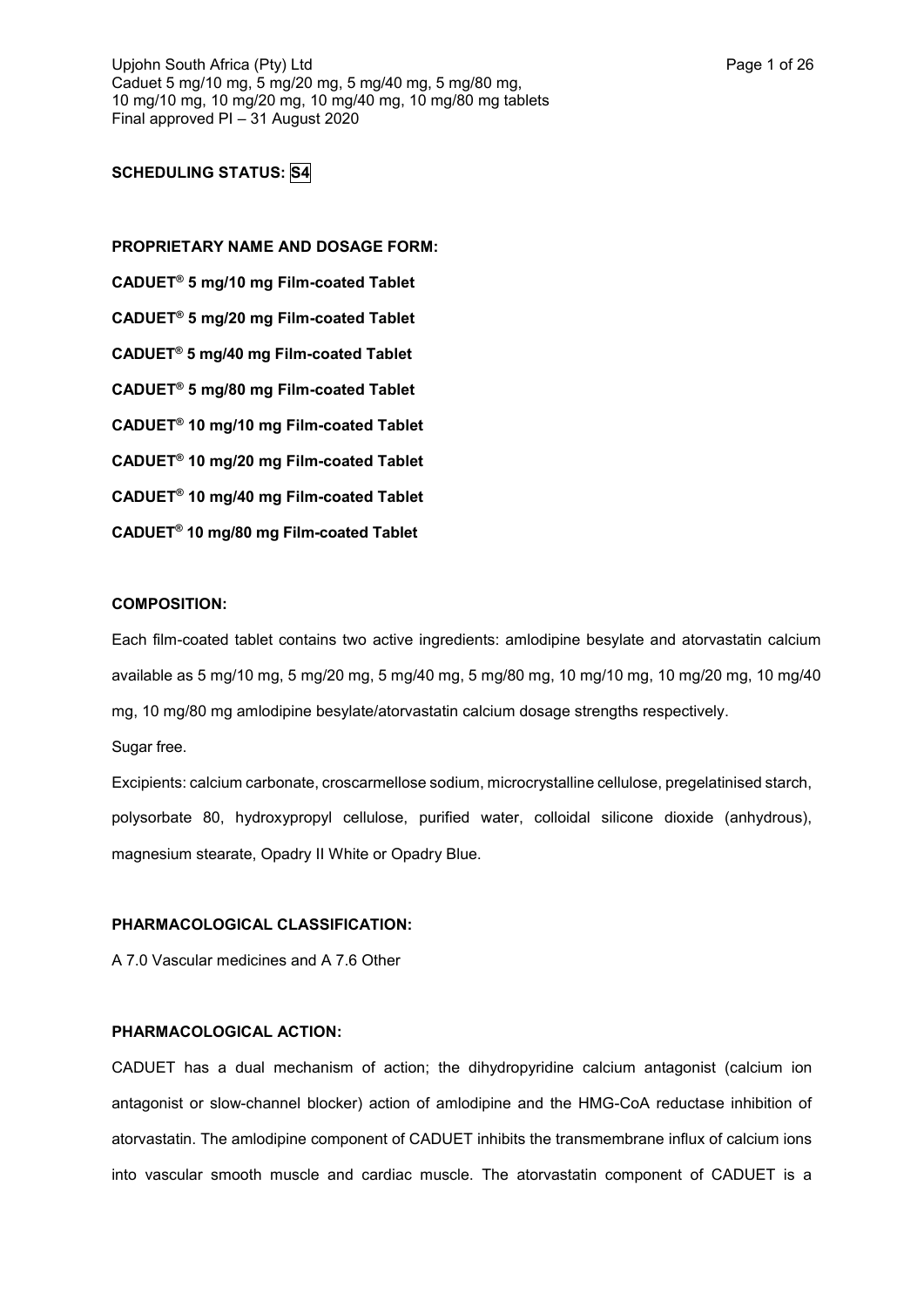## Upjohn South Africa (Pty) Ltd **Page 2 of 26** Caduet 5 mg/10 mg, 5 mg/20 mg, 5 mg/40 mg, 5 mg/80 mg, 10 mg/10 mg, 10 mg/20 mg, 10 mg/40 mg, 10 mg/80 mg tablets Final approved PI – 31 August 2020

selective, competitive inhibitor of HMG-CoA reductase, the rate-limiting enzyme that converts -03-hydroxy-3-methylglutaryl-coenzyme A to mevalonate, a precursor of sterols, including cholesterol. In a double-blind, placebo-controlled study of 1 660 patients with co-morbid hypertension and dyslipidaemia, once daily treatment with eight dose combinations of amlodipine and atorvastatin (5/10, 10/10, 5/20, 10/20, 5/40, 10/40, 5/80, or 10/80 mg) was compared versus amlodipine alone (5 mg or 10 mg), atorvastatin alone (10 mg, 20 mg, 40 mg, or 80 mg), and placebo. In addition to concomitant hypertension and dyslipidaemia, 15 % of the patients had diabetes mellitus, 22 % were smokers and 14 % had a positive family history of cardiovascular disease. At eight weeks, all eight combinationtreatment groups demonstrated statistically significant dose-related reductions in systolic blood pressure (SBP), diastolic blood pressure (DBP) and LDL-C compared to placebo, with no overall modification of effect of either component on SBP, DBP and LDL-C.

In an open-label trial, 1 220 patients with comorbid hypertension and dyslipidaemia received elective dose-titration with amlodipine/atorvastatin over a 14-week period. Patients were required to have uncontrolled blood pressure to enter the trial (whether or not they were using antihypertensive medications at enrolment; patients were allowed to continue on previous antihypertensives, other than calcium channel blockers, during the 14-week dose-titration period) but could enter with either controlled or uncontrolled LDL-C. As a result, no patient entered the trial with both blood pressure and LDL-C controlled, and neither was controlled in 62 % of patients. Treatment with amlodipine/atorvastatin reduced mean blood pressure -17,1 mmHg systolic and -9,6 mmHg diastolic, and reduced mean LDL-C by -32,7 %, resulting in control of both blood pressure and LDL-C for 58 % of these patients (controlled blood pressure and LDL-C were defined, respectively, as < 140/90 mmHg and < 160 mg/dL for patients with comorbid hypertension and dyslipidaemia only; < 140/90 mmHg and < 130 mg/dL for patients with comorbid hypertension and dyslipidaemia plus 1 additional cardiovascular risk factor, excluding known coronary heart disease or diabetes mellitus; and < 130/85 mmHg and < 100 mg/dL for patients with comorbid hypertension and dyslipidaemia plus known coronary heart disease, diabetes mellitus, or other atherosclerotic disease). Only 13 % of the patients in this trial used amlodipine/atorvastatin as initial therapy for comorbid hypertension and dyslipidaemia, whereas the amlodipine component of amlodipine/atorvastatin comprised add-on therapy for hypertension in 56 % of patients, including patients for whom the atorvastatin component of amlodipine/atorvastatin comprised initial therapy for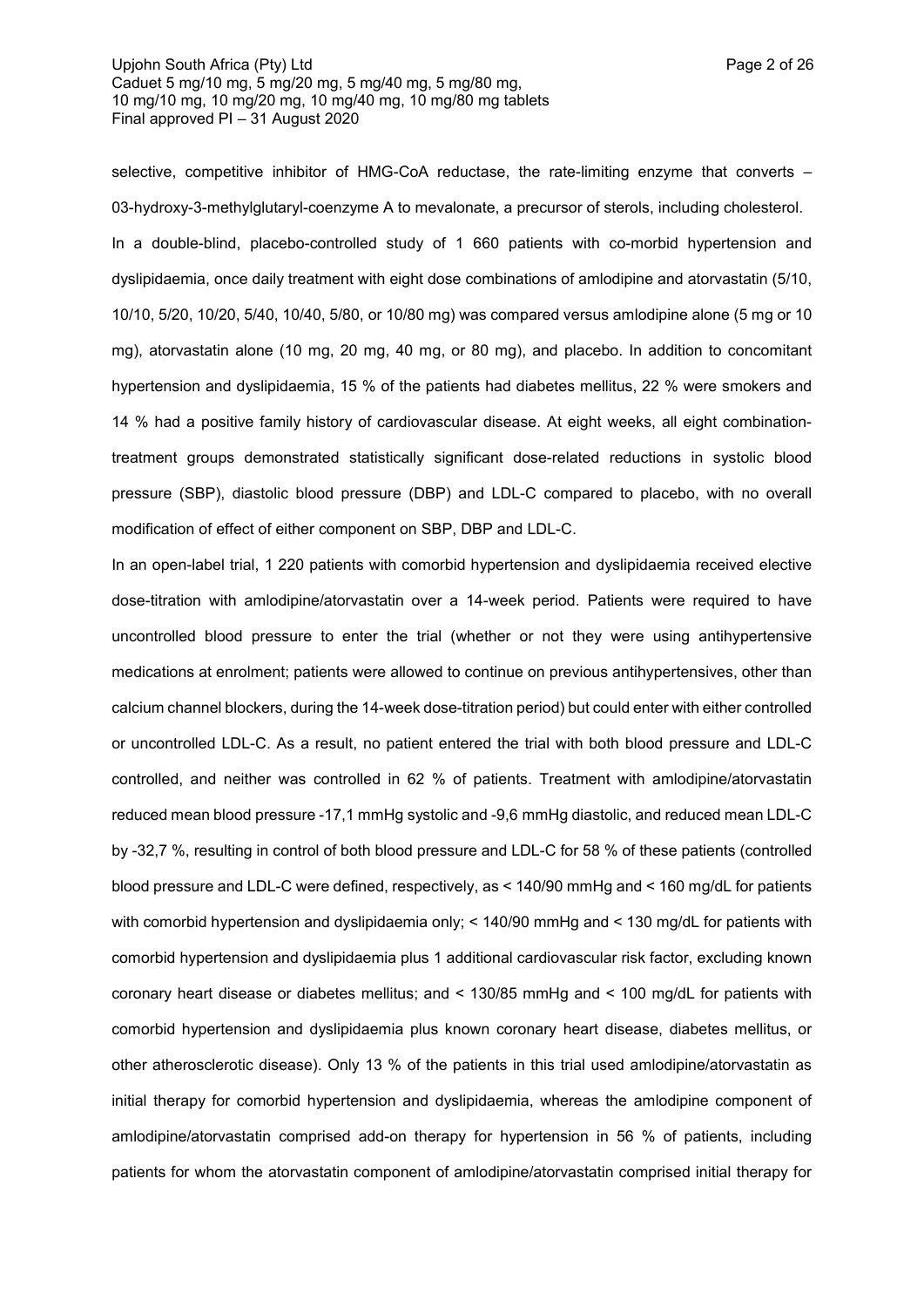## Upjohn South Africa (Pty) Ltd **Page 3 of 26** Caduet 5 mg/10 mg, 5 mg/20 mg, 5 mg/40 mg, 5 mg/80 mg, 10 mg/10 mg, 10 mg/20 mg, 10 mg/40 mg, 10 mg/80 mg tablets Final approved PI – 31 August 2020

dyslipidaemia (20 %), a substitution for atorvastatin taken previously (18 %), or a switch from another statin (18 %). When evaluated according to use of antihypertensive and lipid-lowering medications at enrolment, results showed that both blood pressure and LDL-C were brought under control for 65 % of patients who used amlodipine/atorvastatin as initial therapy for comorbid hypertension and dyslipidaemia and for 55 % to 64 % of patients for whom the amlodipine component of amlodipine/atorvastatin constituted add-on therapy for hypertension (55 % for such patients who had previously used lipid-lowering medications other than atorvastatin, 58 % for such patients who had previously used atorvastatin, and 64 % for such patients who had not previously used lipid-lowering medications).

### **Amlodipine pharmacodynamic properties:**

The mechanism of the antihypertensive action of amlodipine is due to a direct relaxant effect on vascular smooth muscle. The precise mechanism by which amlodipine relieves angina has not been fully determined but amlodipine reduces total ischaemic burden by the following two actions.

Amlodipine dilates peripheral arterioles and thus, reduces the total peripheral resistance (afterload) against which the heart works. Since the heart rate remains stable, this unloading of the heart reduces myocardial energy consumption and oxygen requirements.

The mechanism of action of amlodipine also probably involves dilatation of the main coronary arteries and coronary arterioles, both in normal and ischaemic regions. This dilatation increases myocardial oxygen delivery in patients with coronary artery spasm (Prinzmetal's or variant angina) and blunts smoking-induced coronary vasoconstriction.

In patients with hypertension, once daily dosing provides clinically significant reductions of blood pressure in both the supine and standing positions throughout the 24-hour interval. Due to the slow onset of action, acute hypotension is not a feature of amlodipine administration.

In patients with angina, once daily administration of amlodipine increases total exercise time, time to angina onset, and time to 1mm ST segment depression, and decreases both angina attack frequency and nitroglycerine tablet consumption.

*In vitro* studies have shown that approximately 97,5 % of circulating amlodipine is bound to plasma proteins.

Amlodipine has not been associated with any adverse metabolic effects or changes in plasma lipids and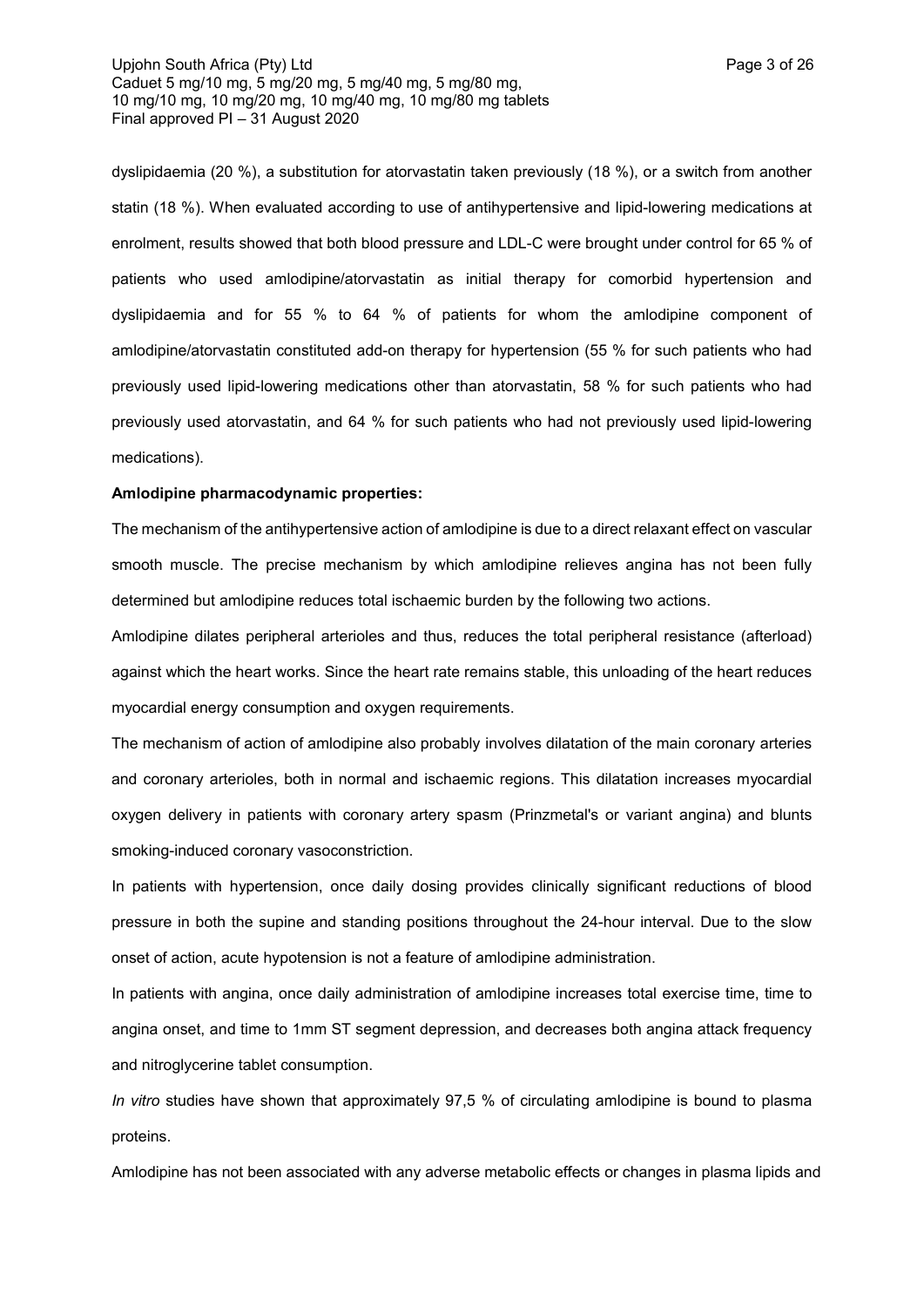is suitable for use in patients with asthma, diabetes, and gout.

#### *Use in patients with Coronary Artery Disease (CAD):*

The effects of amlodipine on cardiovascular morbidity and mortality, the progression of coronary atherosclerosis, and carotid atherosclerosis were studied in the Prospective Randomized Evaluation of the Vascular Effects of NORVASC Trial (PREVENT). This multicentre, randomized, double blind, placebo-controlled study followed 825 patients with angiographically defined coronary artery disease for three years. The population included patients with previous myocardial infarction (MI) (45 %), percutaneous transluminal coronary angioplasty (PTCA) at baseline (42 %), or history of angina (69 %). Severity of CAD ranged from 1-vessel disease (45 % of patients) to 3+ vessel disease (21 %). Patients with uncontrolled hypertension (DBP > 95 mm Hg) were excluded from the study. Major cardiovascular events were adjudicated by a blinded endpoint committee. Although there were no demonstrable effects on the rate of progression of coronary artery lesions, amlodipine arrested the progression of carotid intima-media thickening. A significant reduction (-31 %) was observed in the amlodipine-treated patients in the combined endpoint of cardiovascular death, MI, stroke, PTCA, coronary artery bypass graft (CABG), hospitalization for unstable angina, and worsening congestive heart failure (CHF). A significant reduction (-42 %) in revascularization procedures (PTCA and CABG) was also seen in the amlodipinetreated patients. Fewer hospitalizations (-33 %) were seen for unstable angina in amlodipine patients than in the placebo group.

*Use in patients with heart failure:*

Haemodynamic studies and exercise based controlled clinical trials in NYHA Class II-IV heart failure patients have shown that amlodipine did not lead to clinical deterioration as measured by exercise tolerance, left ventricular ejection fraction and clinical symptomatology.

A placebo-controlled study (PRAISE) designed to evaluate patients in NYHA Class III-IV heart failure receiving digoxin, diuretics and angiotensin-converting enzyme (ACE) inhibitors has shown that amlodipine did not lead to an increase in risk of mortality or combined mortality and morbidity in patients with heart failure.

In a follow-up, long-term, placebo-controlled study (PRAISE-2) of amlodipine in patients with NYHA III and IV heart failure without clinical symptoms or objective findings suggestive of underlying ischaemic disease, on stable doses of ACE inhibitors, digitalis, and diuretics, amlodipine had no effect on total or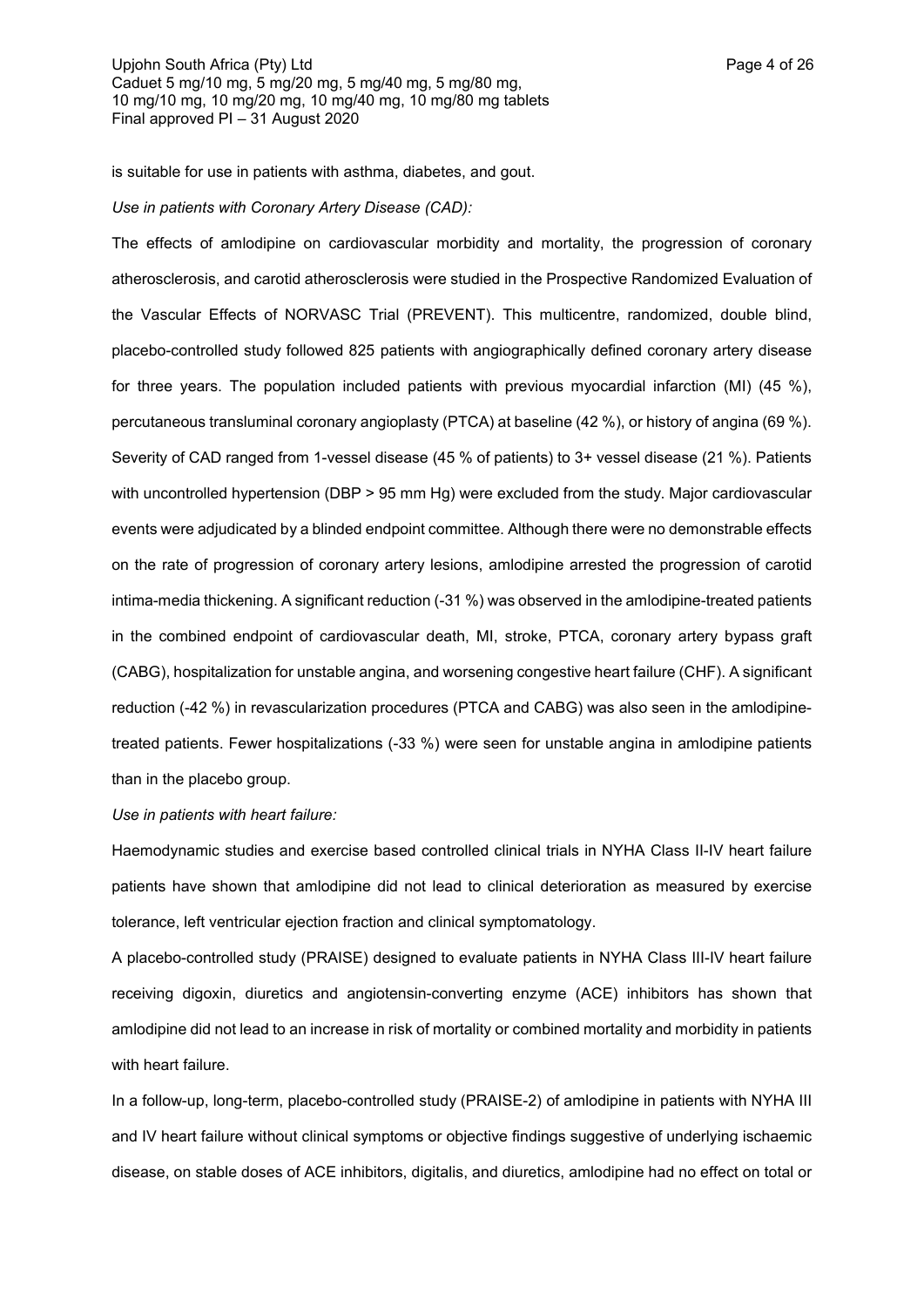cardiovascular mortality. In this same population amlodipine was associated with increased reports of pulmonary oedema despite no significant difference in the incidence of worsening heart failure as compared to placebo.

## **Atorvastatin pharmacodynamic properties:**

Atorvastatin is a selective, competitive inhibitor of HMG-CoA reductase, the rate-limiting enzyme that converts 3-hydroxy-3-methylglutaryl-coenzyme A to mevalonate, a precursor of sterols, including cholesterol. In patients with homozygous and heterozygous familial hypercholesterolaemia (FH), nonfamilial forms of hypercholesterolaemia, and mixed dyslipidaemia, atorvastatin reduces total-C (total cholesterol), LDL-C (low-density lipoprotein cholesterol), and apo B (apolipoprotein B). Atorvastatin also reduces VLDL-C (very-low-density lipoprotein cholesterol) and TG (triglycerides) and produces variable increases in HDL-C (high-density lipoprotein cholesterol).

Triglycerides and cholesterol in the liver are incorporated into VLDL and released into the plasma for delivery to peripheral tissues. LDL is formed from VLDL and is catabolized primarily through the highaffinity LDL receptor. Like LDL, cholesterol-enriched triglyceride-rich lipoproteins, including VLDL, IDL, and remnants can also promote atherosclerosis. Elevated plasma triglycerides are frequently found in a triad with low HDL-C levels and small LDL particles, as well as in association with non-lipid metabolic risk factors for coronary heart disease. As such, total plasma TG has not consistently been shown to be an independent risk factor for CHD. Furthermore, the independent effect of raising HDL or lowering TG on the risk of coronary and cardiovascular morbidity and mortality has not been determined.

Atorvastatin lowers plasma cholesterol and lipoprotein levels by inhibiting HMG-CoA reductase and cholesterol synthesis in the liver and by increasing the number of hepatic LDL receptors on the cell surface for enhanced uptake and catabolism of LDL.

Atorvastatin reduces LDL production and the number of LDL particles. Atorvastatin produces a profound and sustained increase in LDL receptor activity coupled with a beneficial change in the quality of circulating LDL particles. Atorvastatin is effective in reducing LDL in patients with homozygous familial hypercholesterolaemia, a population that has not normally responded to lipid-lowering medication.

Atorvastatin and some of its metabolites are pharmacologically active in humans. The primary site of action of atorvastatin is the liver, which is the principal site of cholesterol synthesis and LDL clearance. LDL-C reduction correlates better with drug dose than it does with systemic drug concentration.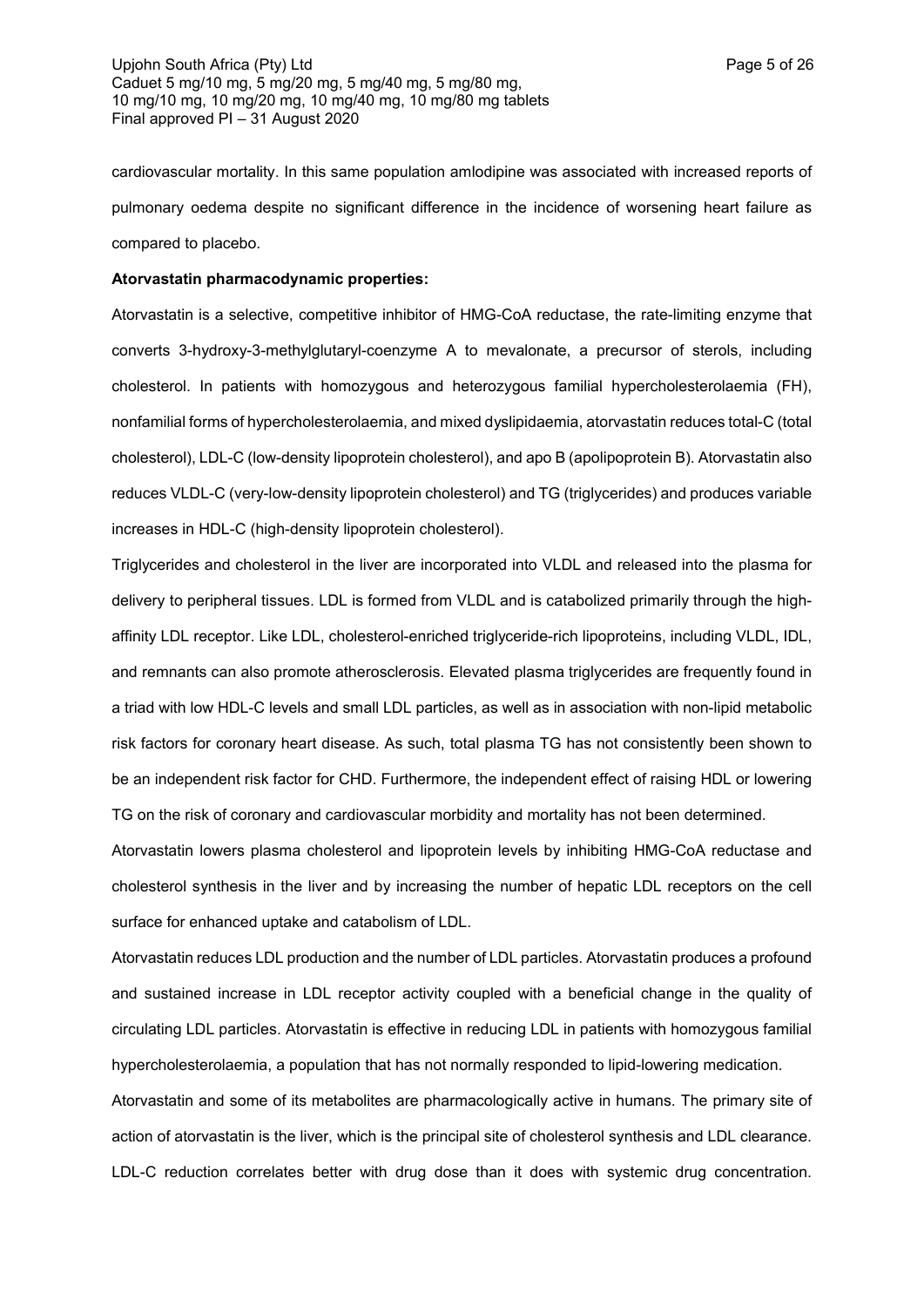Individualization of drug dosage should be based on therapeutic response (see DOSAGE AND DIRECTIONS FOR USE).

In a dose-response study, atorvastatin (10 – 80 mg) reduced total-C (30 % – 46 %), LDL-C (41 % – 61 %), apo B (34 % – 50 %), and TG (14 % – 33 %). These results are consistent in patients with heterozygous familial hypercholesterolaemia, nonfamilial forms of hypercholesterolaemia, and mixed hyperlipidaemia, including patients with non-insulin-dependent diabetes mellitus.

In patients with isolated hypertriglyceridaemia, atorvastatin reduces total-C, LDL-C, VLDL-C, apo B, TG, and non-HDL-C, and increases HDL-C. In patients with dysbetalipoproteinaemia, atorvastatin reduces IDL-C (intermediate density lipoprotein cholesterol).

In patients with *Fredrickson* Types IIa and IIb hyperlipoproteinaemia pooled from 24 controlled trials, the median percent increases from baseline in HDL-C for atorvastatin (10 – 80 mg) were  $5.1 - 8.7$  % in a non-dose-related manner. Additionally, analysis of this pooled data demonstrated significant dose related decreases in total-C/HDL-C and LDL-C/HDL-C ratios, ranging from -29 to -44 % and -37 to -55 %, respectively.

The effects of atorvastatin on ischaemic events and total mortality were studied in the Myocardial Ischaemia Reduction with Aggressive Cholesterol Lowering study (MIRACL). This multi-centre, randomized, double-blind, placebo-controlled study followed 3 086 patients with acute coronary syndromes, unstable angina or non-Q wave myocardial infarction. Patients were treated with standard care, including diet, and either atorvastatin 80 mg daily or placebo for a median duration of 16 weeks. The final LDL-C, total-C, HDL-C and TG levels were 72, 147, 48, 139 mg/dL in the atorvastatin group, respectively, and 135, 217, 46, and 187 mg/dL, respectively, in the placebo group. Atorvastatin significantly reduced the risk of ischaemic events and death by 16 %. The risk of experiencing rehospitalization for angina pectoris with documented evidence of myocardial ischaemia was significantly reduced by 26 %. Atorvastatin reduced the risk of ischaemic events and death to a similar extent across the range of baseline LDL-C. In addition, atorvastatin reduced the risk of ischaemic events and death to similar extents in patients with non-Q wave MI and unstable angina, as well as in males and females and in patients  $\leq 65$  years of age and  $> 65$  years of age.

#### **Pharmacokinetic properties: CADUET data:**

Following oral administration, two distinct peak plasma concentrations were observed. The first within 1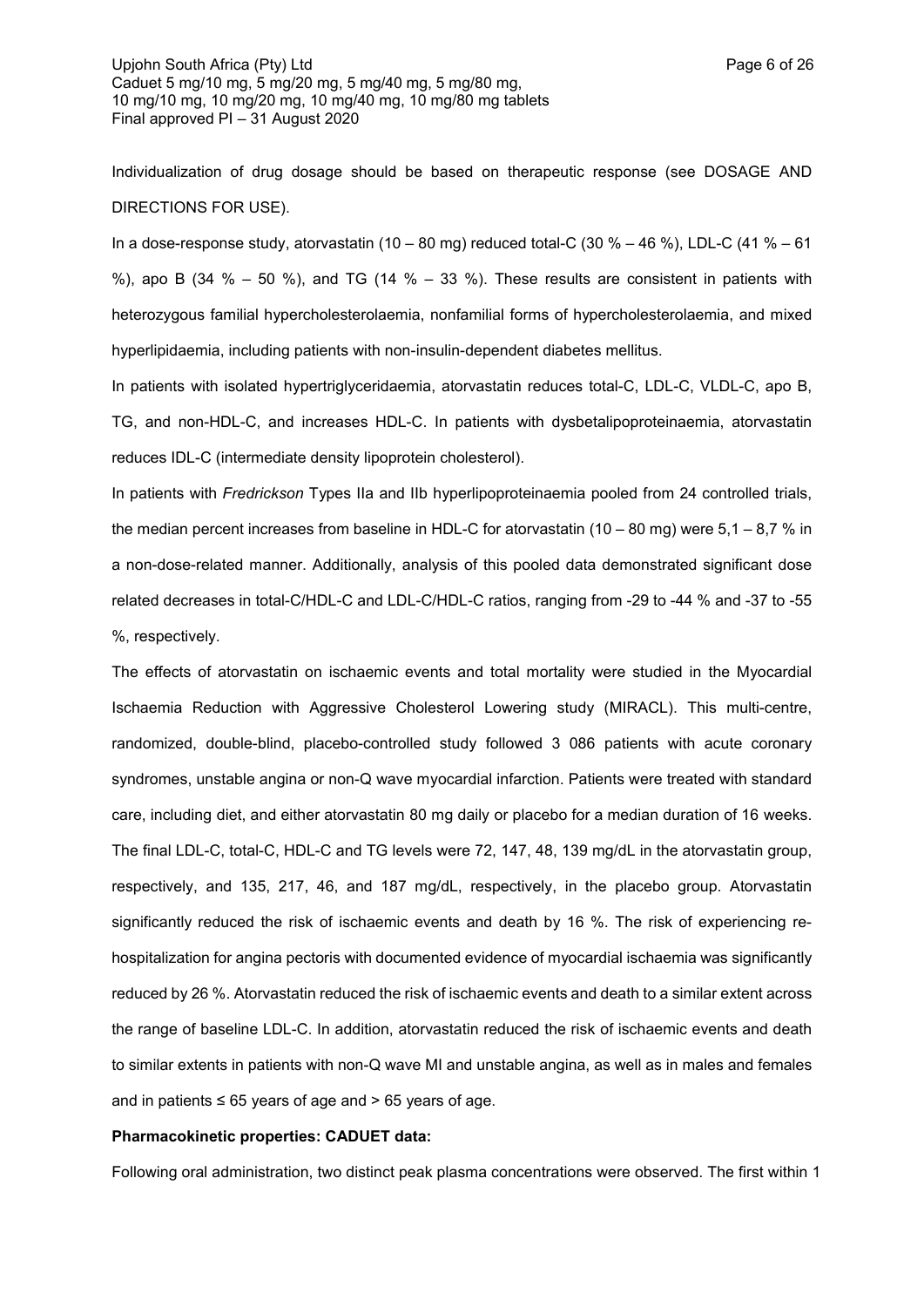to 2 hours of administration is attributable to atorvastatin, the second between 6 and 12 hours after dosing is attributable to amlodipine. The rate and extent of absorption (bioavailability) of amlodipine and atorvastatin from CADUET are not significantly different from the bioavailability of amlodipine and atorvastatin from co-administration of amlodipine and atorvastatin tablets as assessed by  $C_{\text{max}}$ : 101 % (90% CI: 98, 104) and AUC: 100 % (90 % CI: 97, 103) for the amlodipine component and Cmax: 94 % (90 % CI: 85, 104) and AUC: 105 % (90 % CI: 99, 111) for the atorvastatin component, respectively.

The bioavailability of amlodipine from CADUET was not affected under the fed state as assessed by Cmax: 105 % (90 % CI: 99, 111) and AUC: 101 % (90 % CI: 97, 105) relative to the fasted state. Although food decreases the rate and extent of absorption of atorvastatin from CADUET by approximately 32 % and 11 %, respectively, as assessed by Cmax: 68 % (90 % CI 60, 79) and AUC: 89 % (90 % CI 83, 95), relative to the fasted state, similar reductions in plasma concentrations in the fed state have been seen with atorvastatin without a reduction in LDL-C effect (see below).

### **Amlodipine data:**

## *Absorption:*

After oral administration of therapeutic doses of amlodipine alone, absorption produces peak plasma concentrations between 6 – 12 hours post dose. Absolute bioavailability has been estimated to be between 64 and 80 %. The volume of distribution is approximately 21 L/kg. The bioavailability of amlodipine is not altered by the presence of food.

### *Biotransformation/elimination:*

The terminal plasma elimination half-life is about 35 – 50 hours and is consistent with once daily dosing. Steady state plasma levels are reached after  $7 - 8$  days of consecutive dosing. Amlodipine is extensively metabolised by the liver to inactive metabolites with 10 % of the parent compound and 60 % of metabolites excreted in the urine.

### *Distribution:*

*In vitro* studies with amlodipine have shown that approximately 97,5 % of the circulating drug is bound to plasma proteins in hypertensive patients. The terminal plasma elimination half-life of amlodipine is about 35 – 50 hours and is consistent with once daily dosing. Steady state plasma levels are reached after 7 – 8 days of consecutive dosing.

### *Metabolism:*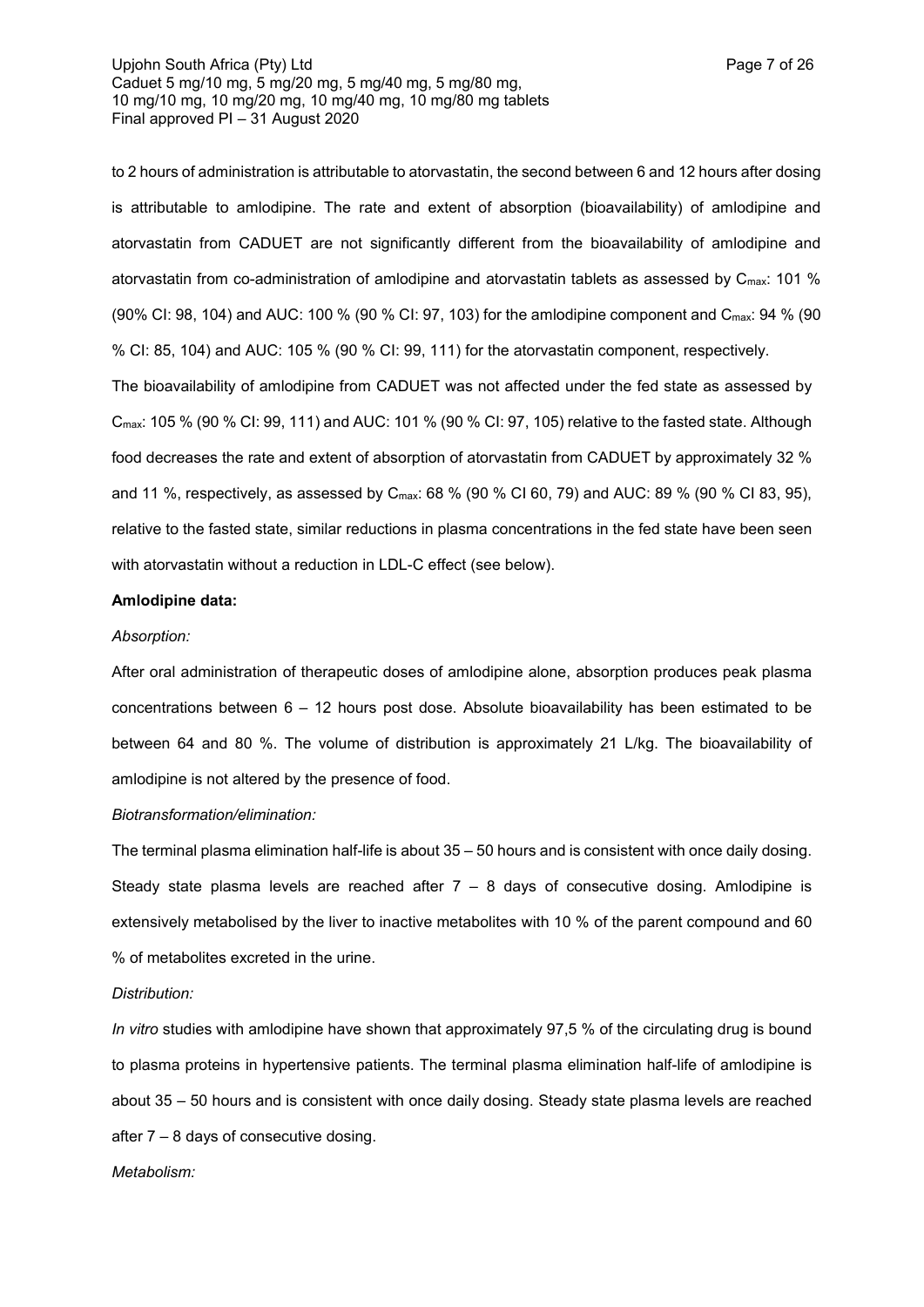Amlodipine is extensively (about 90 %) converted to inactive metabolites via hepatic metabolism. *Excretion:*

Elimination of amlodipine from the plasma is biphasic with a terminal elimination half-life of about 30 – 50 hours. 10 % of the parent amlodipine compound and 60 % of the metabolites of amlodipine are excreted in the urine.

### **Atorvastatin data:**

### *Absorption:*

Atorvastatin is rapidly absorbed; maximum plasma concentrations occur within 1 to 2 hours. Extent of absorption increases in proportion to atorvastatin dose. The absolute bioavailability of atorvastatin (parent drug) is approximately 14 % and the systemic availability of HMG-CoA reductase inhibitory activity is approximately 30 %. The low systemic availability is attributed to presystemic clearance in gastrointestinal mucosa and/or hepatic first-pass metabolism. Although food decreases the rate and extent of drug absorption by approximately 25 % and 9 %, respectively, as assessed by C<sub>max</sub> and AUC, LDL-C reduction is similar whether atorvastatin is given with or without food. Plasma atorvastatin concentrations are lower (approximately 30 % for Cmax and AUC) following evening drug administration compared with morning. However, LDL-C reduction is the same regardless of the time of day of drug administration.

## *Distribution:*

The mean volume of distribution of atorvastatin is approximately 381 litres. Atorvastatin is  $\geq$  98 % bound to plasma proteins. A blood/plasma ratio of approximately 0,25 indicates poor drug penetration into red blood cells. Based on observations in rats, atorvastatin calcium is likely to be secreted in human milk. *Metabolism:*

Atorvastatin is extensively metabolised to ortho- and parahydroxylated derivatives and various betaoxidation products. *In vitro* inhibition of HMG-CoA reductase by ortho- and parahydroxylated metabolites is equivalent to that of atorvastatin. Approximately 70 % of circulating inhibitory activity for HMG-CoA reductase is attributed to active metabolites.

#### *Excretion:*

Atorvastatin and its metabolites are eliminated primarily in bile following hepatic and/or extra-hepatic metabolism. However, the drug does not appear to undergo significant enterohepatic recirculation.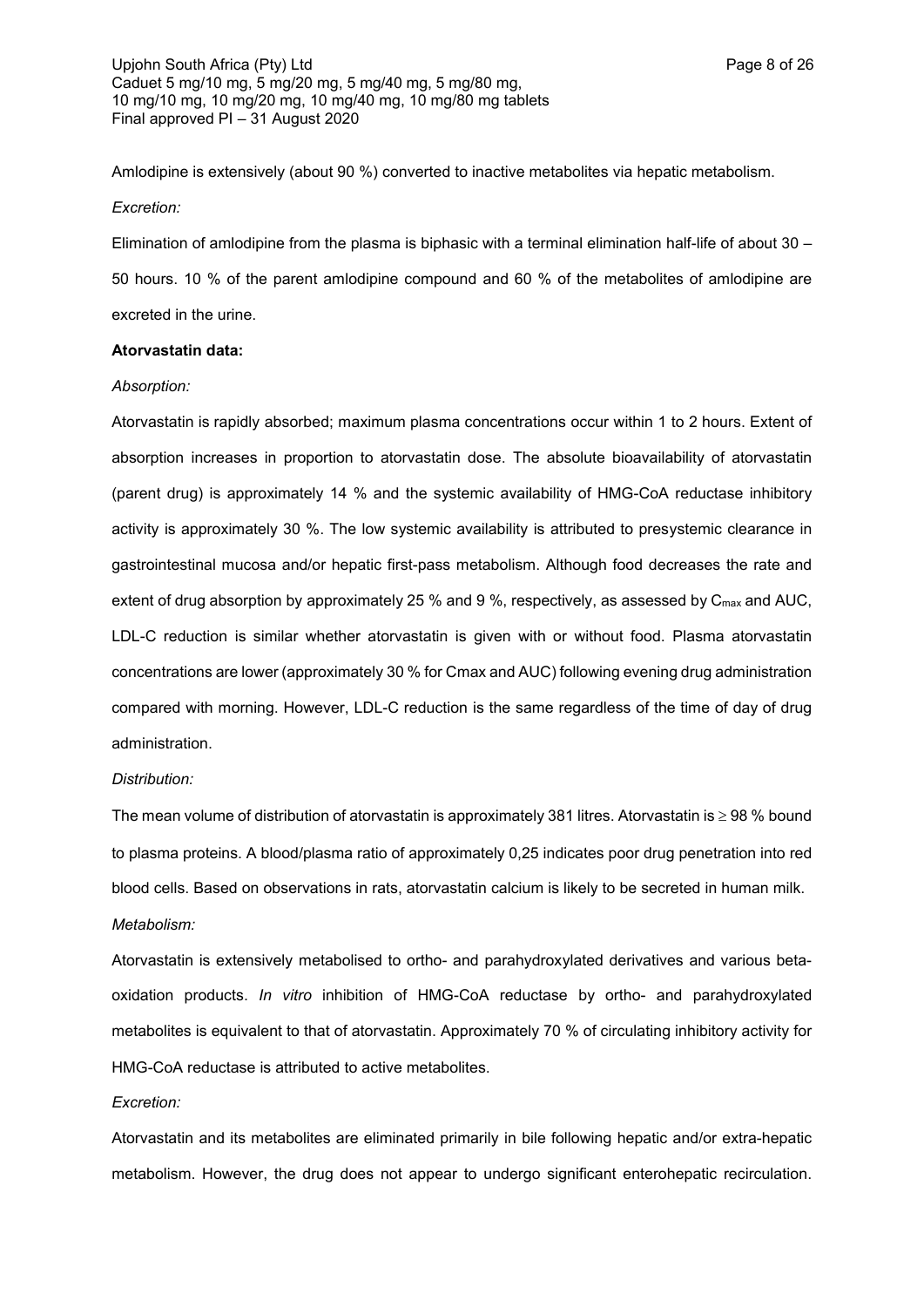Upjohn South Africa (Pty) Ltd **Page 9 of 26** Caduet 5 mg/10 mg, 5 mg/20 mg, 5 mg/40 mg, 5 mg/80 mg, 10 mg/10 mg, 10 mg/20 mg, 10 mg/40 mg, 10 mg/80 mg tablets Final approved PI – 31 August 2020

Mean plasma elimination half-life of atorvastatin in humans is approximately 14 hours, but the half-life of inhibitory activity for HMG-CoA reductase is 20 to 30 hours due to the contribution of active metabolites. Less than 2 % of dose of atorvastatin is recovered in urine following oral administration.

## **Data on amlodipine and atorvastatin in special populations:**

### *Elderly:*

The time to reach peak plasma concentrations of amlodipine is similar in elderly and younger subjects. Amlodipine clearance tends to be decreased with resulting increases in AUC and elimination half-life in elderly patients. Increases in AUC and elimination half-life in patients with congestive heart failure were as expected for the patient age group studied. Amlodipine, used at similar doses in elderly or younger patients, is equally well tolerated.

Plasma concentrations of atorvastatin are higher (approximately 40 % for C<sub>max</sub> and 30 % for AUC) in healthy elderly subjects (age  $\geq$  65 years) than in young adults. The ACCESS study specifically evaluated elderly patients with respect to reaching their NCEP treatment goals. The study included 1 087 patients under 65 years of age, 815 patients over 65 years of age, and 185 patients over 75 years of age. No differences in safety, efficacy or lipid treatment goal attainment were observed between elderly patients and the overall population.

## *Paediatric:*

Pharmacokinetic data in the paediatric population are not available.

### *Gender:*

Concentrations of atorvastatin in women differ (approximately 20 % higher for  $C_{\text{max}}$  and 10 % lower for AUC) from those in men. These differences were of no clinical significance, resulting in no clinically significant differences in lipid effects among men and women.

## *Renal insufficiency:*

The pharmacokinetics of amlodipine are not significantly influenced by renal impairment. Therefore, patients with renal failure can receive the usual initial amlodipine dose. Amlodipine is not dialysable. In studies with atorvastatin: Renal disease has no influence on the plasma concentrations or LDL-C reduction of atorvastatin thus, dose adjustment of atorvastatin in patients with renal dysfunction is not necessary.

#### *Hepatic insufficiency:*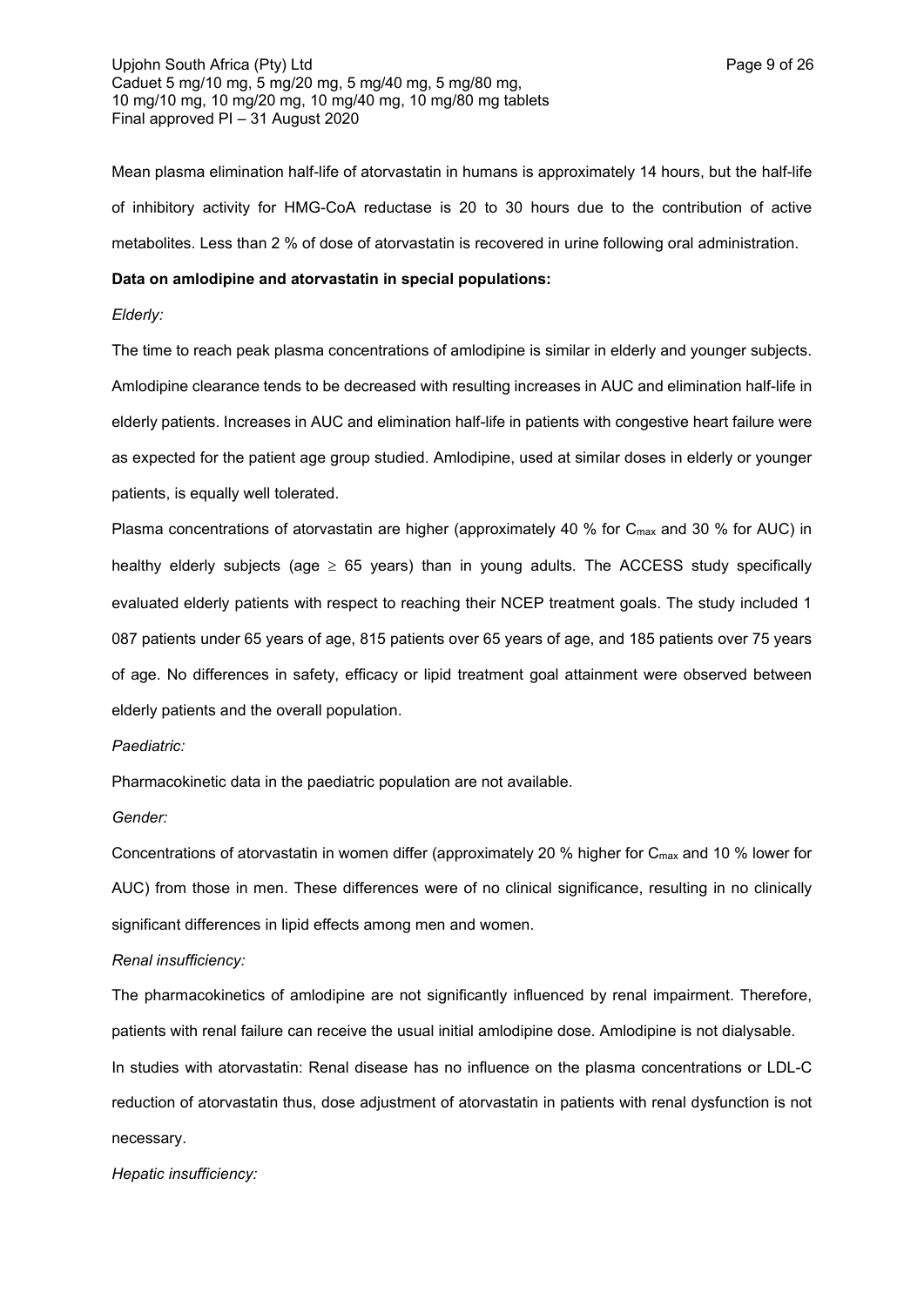Upjohn South Africa (Pty) Ltd **Page 10 of 26** Caduet 5 mg/10 mg, 5 mg/20 mg, 5 mg/40 mg, 5 mg/80 mg, 10 mg/10 mg, 10 mg/20 mg, 10 mg/40 mg, 10 mg/80 mg tablets Final approved PI – 31 August 2020

Patients with hepatic insufficiency have decreased clearance of amlodipine with a resulting increase in AUC of approximately  $40 - 60$  %. Therapeutic response to atorvastatin is unaffected in patients with moderate to severe hepatic dysfunction, but exposure to the drug is greatly increased. Plasma concentrations of atorvastatin are markedly increased (approximately 16-fold in C<sub>max</sub> and 11-fold in AUC) in patients with chronic alcoholic liver disease (Childs-Pugh B).

## **INDICATIONS:**

CADUET is indicated for:

1) Patients at increased cardiovascular risk due to concomitant hypertension and dyslipidaemia and/or

2) Patients with angina and concomitant dyslipidaemia.

CADUET may be used either alone or in combination with other anti-hypertensive or anti-anginal drugs.

### **CONTRAINDICATIONS:**

CADUET is contraindicated in patients who have:

- 1. Known hypersensitivity to dihydropyridines, amlodipine, atorvastatin or any component of this medication,
- 2. Active liver disease or unexplained persistent elevations of serum transaminases exceeding 3 times the upper limit of normal, myopathy,
- 3. Or in patients who are pregnant, breastfeeding, or of childbearing potential not using appropriate contraceptive measures. CADUET should be administered to women of childbearing age only when such patients are highly unlikely to conceive and have been informed of the potential hazards to the foetus.

## **WARNINGS AND SPECIAL PRECAUTIONS:**

#### **Effects on ability to drive and use machines:**

Clinical experience with amlodipine and atorvastatin indicates that CADUET is unlikely to impair a patient's ability to drive or use machinery.

**Use in patients with heart failure:**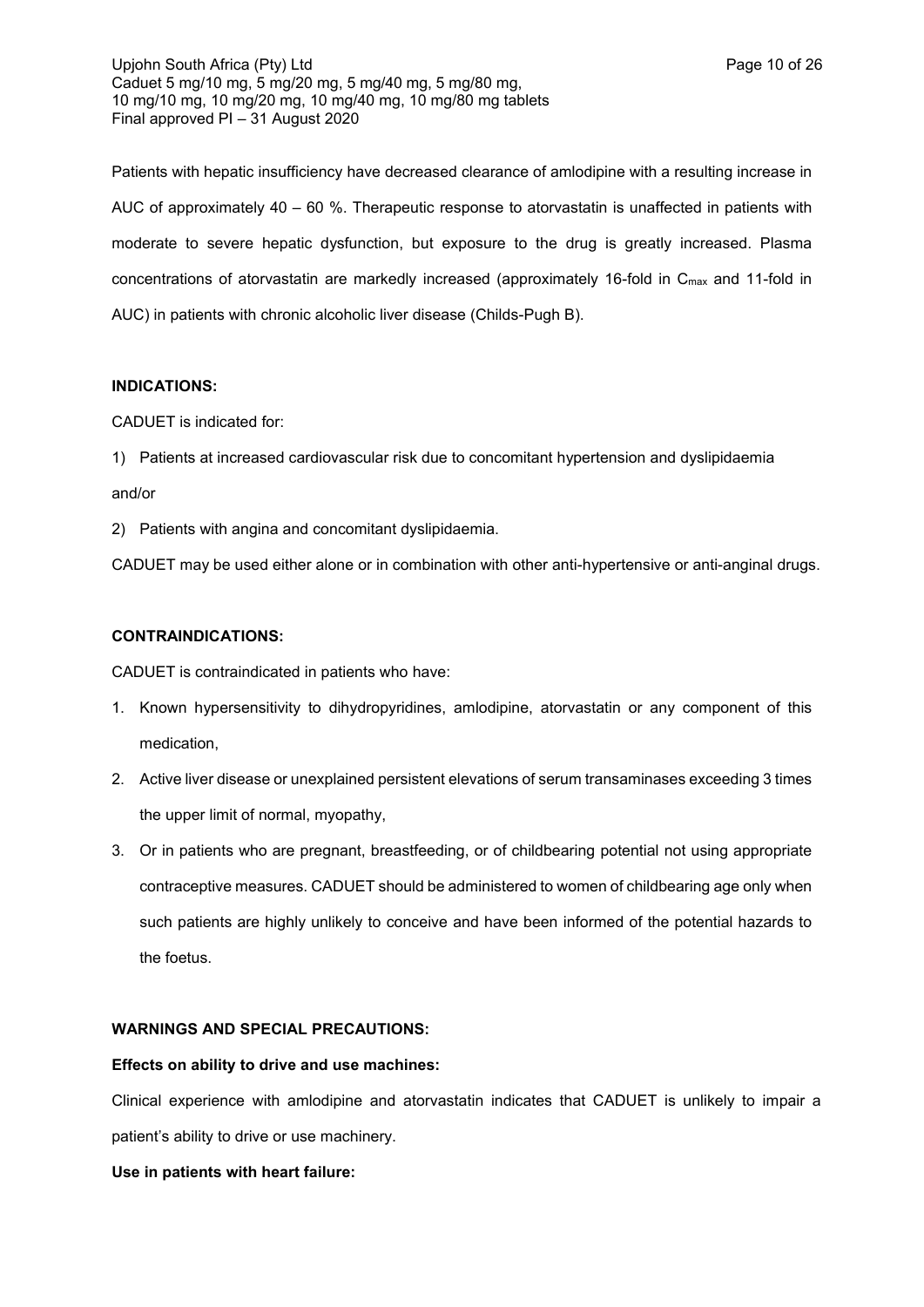In a long-term placebo-controlled study (PRAISE–2) of amlodipine treated patients with NYHA II and IV heart failure of non-ischaemic etiology, amlodipine was associated with increased reports pulmonary oedema despite no significant difference in the incidence of worsening heart failure as compared to placebo.

## **Use in patients with impaired hepatic function (see also CONTRAINDICATIONS):**

#### *Hepatic effects:*

Due to the atorvastatin component, CADUET should be administered with caution in patients with impaired liver function.

As with other lipid-lowering agents of the HMG-CoA reductase inhibitor class, moderate (> 3 x upper limit of normal [ULN]) elevations of serum transaminases have been reported following therapy with atorvastatin. Liver function was monitored during pre-marketing as well as post-marketing clinical studies of atorvastatin given at doses of 10, 20, 40 and 80 mg.

Persistent increases in serum transaminases (> 3 x ULN on two or more occasions) occurred in 0,7 % of patients who received atorvastatin in these clinical trials. The incidence of these abnormalities was 0,2 %, 0,2 %, 0,6 %, and 2,3 % for 10, 20, 40 and 80 mg respectively. Increases were generally not associated with jaundice or other clinical signs or symptoms. When the dosage of atorvastatin was reduced, or drug treatment interrupted or discontinued, transaminase levels returned to pre-treatment levels. Most patients continued treatment on a reduced dose of atorvastatin without sequelae.

Liver tests should be performed before initiation of treatment and periodically thereafter. Patients who develop any signs or symptoms suggestive of liver injury should have liver function tests performed. Patients who develop increased transaminase levels should be monitored until the abnormality(ies) resolve. Should an increase in ALT or AST of greater than 3 times the upper limit of normal (ULN) persist, reduction of dose or withdrawal of CADUET is recommended.

CADUET should be used with caution in patients who consume substantial quantities of alcohol and/or have a history of liver disease. Active liver disease or unexplained persistent transaminase elevations are contraindications to the use of CADUET.

### **Skeletal muscle effects:**

Myalgia has been reported in atorvastatin-treated patients (see SIDE EFFECTS). Myopathy, defined as muscle aching or muscle weakness in conjunction with increases in creatine phosphokinase (CPK)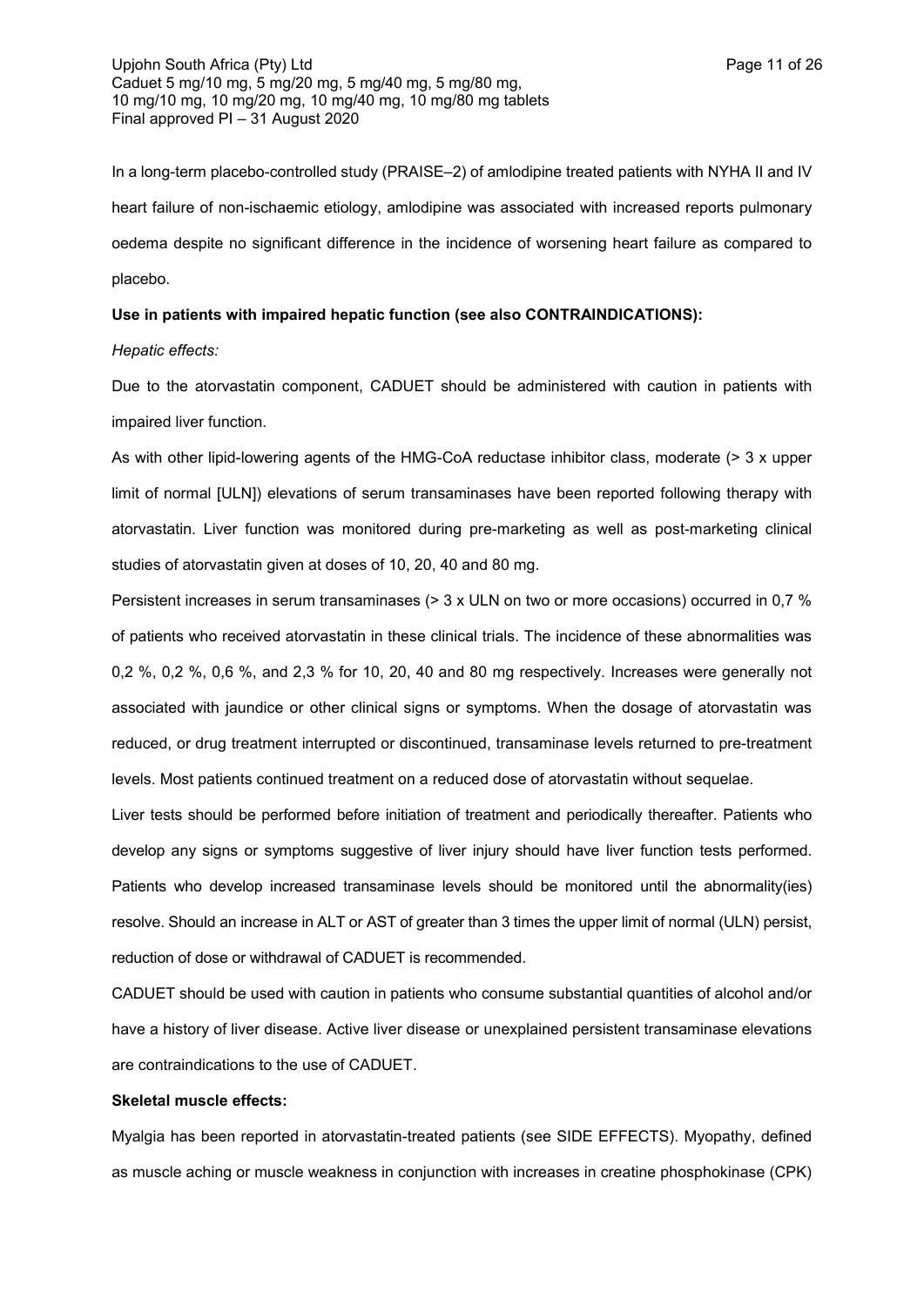values > 10 x ULN, should be considered in any patient with diffuse myalgias, muscle tenderness or weakness, and/or marked elevation of CPK. Patients should be advised to promptly report unexplained muscle pain, tenderness or weakness, particularly if accompanied by malaise or fever. CADUET therapy should be discontinued if markedly elevated CPK levels occur or myopathy is diagnosed or suspected. The risk of myopathy during treatment with HMG-CoA reductase inhibitors is increased with concurrent administration of cyclosporine, fibric acid derivatives, erythromycin, niacin, or azole antifungals. Many of these drugs inhibit cytochrome P450 3A4 metabolism and/or drug-transport. Atorvastatin is biotransformed by CYP 3A4. Physicians considering combined therapy with atorvastatin and fibric acid derivatives, erythromycin, immunosuppressive drugs, azole antifungals, or lipid-lowering doses of niacin should carefully weigh the potential benefits and risks and should carefully monitor patients for any signs and symptoms of muscle pain, tenderness, or particularly during the initial months of therapy and during any periods of upward dosage titration of either drug. Periodic creatine phosphokinase (CPK) determinations may be considered in such situations, but there is no assurance that such monitoring will prevent the occurrence of severe myopathy (see INTERACTIONS). CADUET may cause an elevation of creatine phosphokinase due to the atorvastatin component (see SIDE EFFECTS).

As with other drugs in the class of HMG-CoA reductase inhibitors, rare cases of rhabdomyolysis with acute renal failure secondary to myoglobinuria, have been reported. CADUET therapy should be temporarily withheld or discontinued in any patient with an acute, serious condition suggestive of a myopathy or having a risk factor predisposing to the development of renal failure secondary to rhabdomyolysis (e.g. severe acute infection, hypotension, major surgery, trauma, severe metabolic, endocrine and electrolyte disorders, and uncontrolled seizures). Control of hypertension may be continued with the appropriate dose of amlodipine.

*Before treatment:*

CADUET should be prescribed with caution in patients with pre-disposing factors for rhabdomyolysis. A creatine phosphokinase (CPK) level should be measured before starting statin treatment in the following situations:

- Renal impairment.
- Hypothyroidism.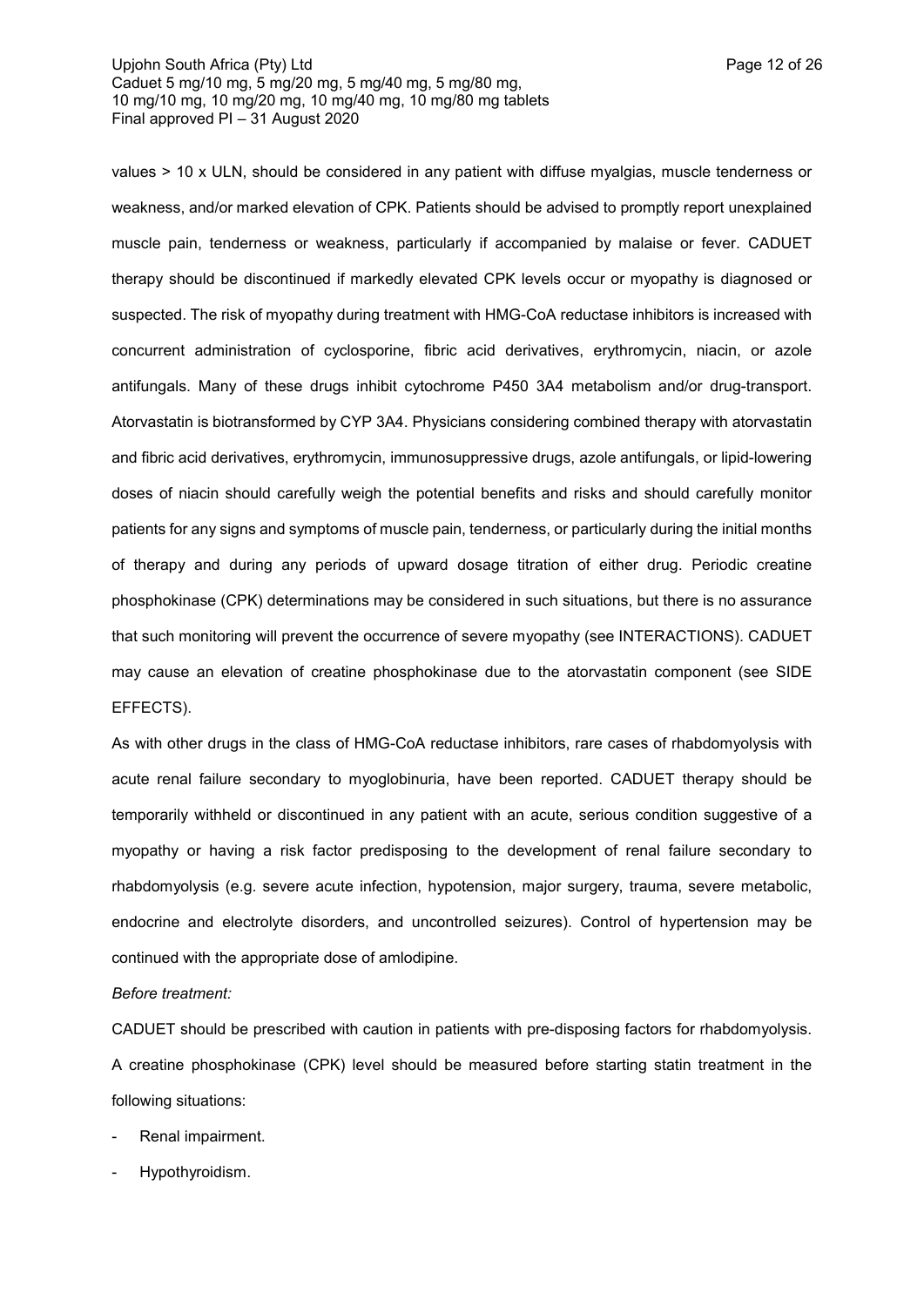- Personal or familial history of hereditary muscular disorders.
- Previous history of muscular toxicity with a statin or fibrate.
- Previous history of liver disease and/or where substantial quantities of alcohol are consumed.
- In elderly (age > 70 years), the necessity of such measurement should be considered, according to the presence of other predisposing factors for rhabdomyolysis.

In such situations, the risk of treatment should be considered in relation to possible benefit, and clinical monitoring is recommended.

If CPK levels are significantly elevated (> 5 times ULN) at baseline, treatment should not be started.

*Creatine phosphokinase measurement:*

Creatine phosphokinase (CPK) should not be measured following strenuous exercise or in the presence of any plausible alternative cause of CPK increase as this makes value interpretation difficult. If CPK levels are significantly elevated at baseline (> 5 times ULN), levels should be re-measured within 5 to 7 days later to confirm the results.

## *Whilst on treatment:*

Patients must be asked to promptly report muscle pain, cramps, or weakness especially if accompanied by malaise or fever.

- If such symptoms occur whilst a patient is receiving treatment, their CPK levels should be measured. If these levels are found to be significantly elevated (> 5 times ULN), treatment should be stopped.
- If muscular symptoms are severe and cause daily discomfort, even if the CPK levels are elevated to  $\leq$  5 x ULN, treatment discontinuation should be considered.
- If symptoms resolve and CPK levels return to normal, then re-introduction of atorvastatin or introduction of an alternative statin may be considered at the lowest dose and with close monitoring.
- Atorvastatin must be discontinued if clinically significant elevation of CPK levels (> 10 x ULN) occur, or if rhabdomyolysis is diagnosed or suspected.

Risk of rhabdomyolysis is increased when atorvastatin is administered concomitantly with certain medicaments such as: ciclosporin, erythromycin, clarithromycin, itraconazole, ketoconazole, nefazodone, niacin, gemfibrozil, other fibric acid derivates or HIV-protease inhibitors (see INTERACTIONS and SIDE EFFECTS). Many of these drugs inhibit cytochrome P450 3A4 metabolism and/or drug transport.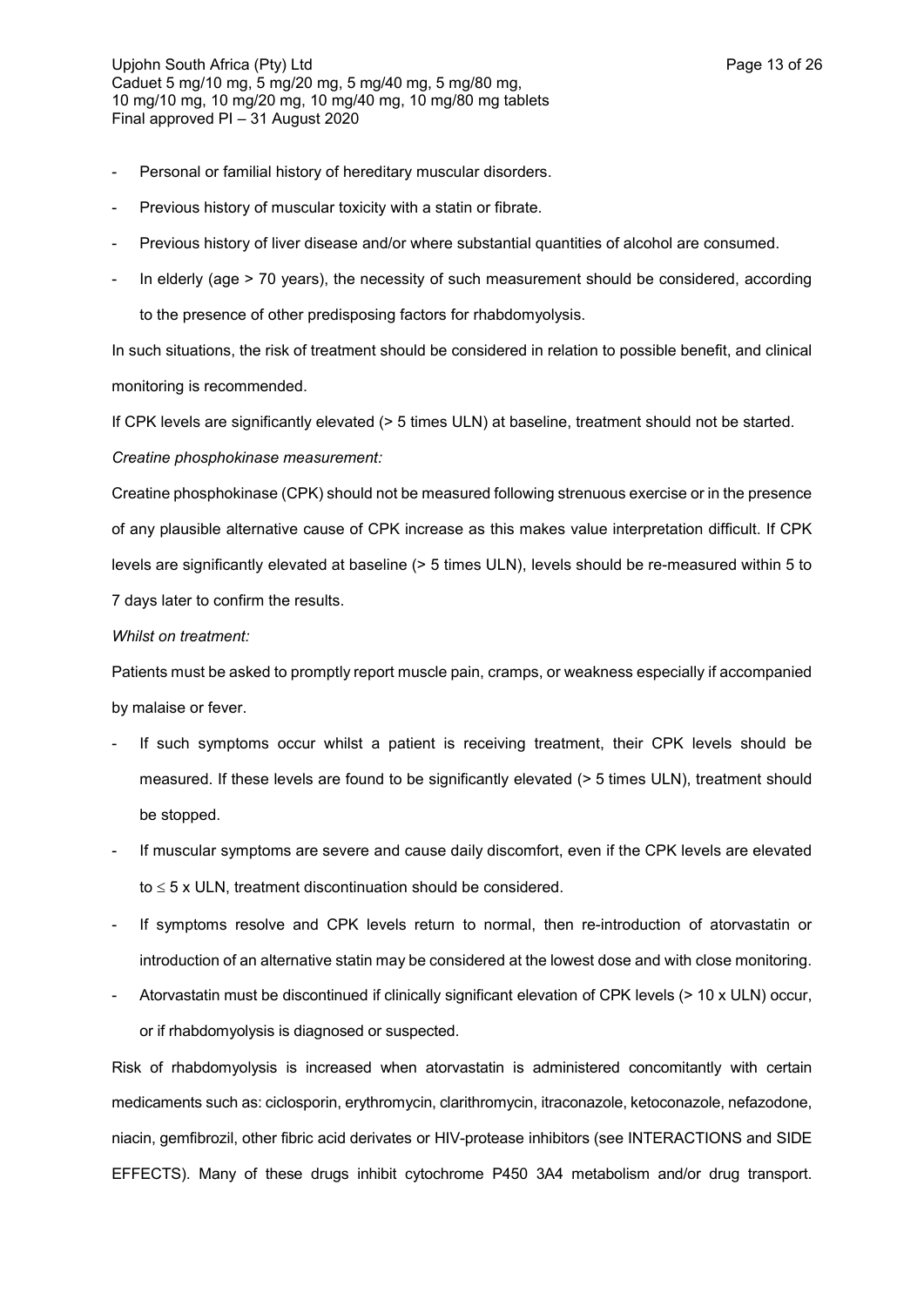Upjohn South Africa (Pty) Ltd **Page 14 of 26** Page 14 of 26 Caduet 5 mg/10 mg, 5 mg/20 mg, 5 mg/40 mg, 5 mg/80 mg, 10 mg/10 mg, 10 mg/20 mg, 10 mg/40 mg, 10 mg/80 mg tablets Final approved PI – 31 August 2020

Atorvastatin is biotransformed by CYP3A4. Physicians considering combined therapy with these drugs should carefully weigh the potential benefits and risks and should carefully monitor patients for any signs and symptoms of muscle pain, tenderness or weakness, particularly during the initial months of therapy and during any periods of upward dosage titration of either drug.

## **INTERACTIONS:**

Data from a drug-drug interaction study involving 10 mg of amlodipine and 80 mg of atorvastatin in healthy subjects indicate that the pharmacokinetics of amlodipine are not altered when the drugs are co-administered. The effect of amlodipine on the pharmacokinetics of atorvastatin showed no effect on the Cmax: 91 % (90 % confidence interval: 80 to 103 %), but the AUC of atorvastatin increased by 18 % (90 % confidence interval: 109 to 127 %) in the presence of amlodipine.

No drug interaction studies have been conducted with CADUET and other drugs, although studies have been conducted in the individual amlodipine and atorvastatin components as described below.

## **In studies with amlodipine:**

Amlodipine has been safely administered with thiazide diuretics, alpha blockers, beta blockers, angiotensin-converting enzyme inhibitors, long-acting nitrates, sublingual glyceryl trinitrate, nonsteroidal anti-inflammatory drugs, antibiotics, and oral hypoglycaemic drugs.

*In vitro* data from studies with human plasma, indicate that amlodipine has no effect on protein binding of digoxin, phenytoin, warfarin or indomethacin.

## **Special studies: Effect of other agents on amlodipine:**

### *Digoxin:*

Co-administration of amlodipine with digoxin did not change serum digoxin levels or digoxin renal clearance in normal volunteers.

*Ethanol (alcohol):*

Single and multiple 10 mg doses of amlodipine had no significant effect on the pharmacokinetics of ethanol.

#### *Cyclosporin:*

Pharmacokinetic studies with cyclosporin have demonstrated that amlodipine does not significantly alter the pharmacokinetics of cyclosporin.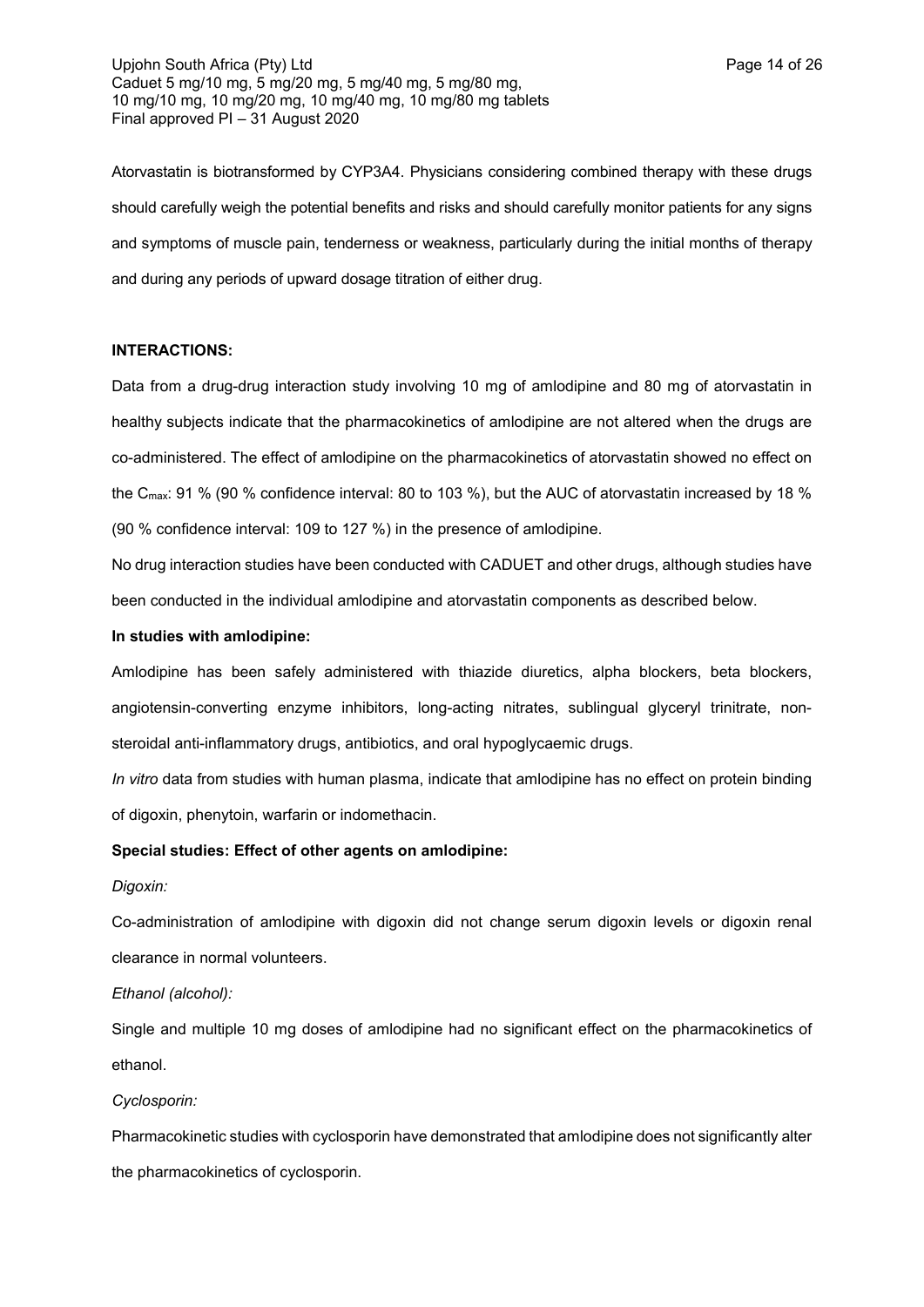Upjohn South Africa (Pty) Ltd **Page 15 of 26** Caduet 5 mg/10 mg, 5 mg/20 mg, 5 mg/40 mg, 5 mg/80 mg, 10 mg/10 mg, 10 mg/20 mg, 10 mg/40 mg, 10 mg/80 mg tablets Final approved PI – 31 August 2020

## *Warfarin:*

Co-administration with amlodipine does not significantly alter the effect of warfarin on prothrombin

response time.

*Drug/laboratory test interactions:*

None known.

## **Special studies:**

## **Effect of other agents on amlodipine:**

## *Cimetidine:*

Co-administration of cimetidine did not alter the pharmacokinetics of amlodipine.

## *Grapefruit juice:*

Co-administration of 240 ml of grapefruit juice with a single oral dose of amlodipine 10 mg in 20 healthy volunteers had no significant effect on the pharmacokinetics of amlodipine.

## *Aluminium/magnesium:*

Co-administration of an aluminium/magnesium antacid with a single dose of amlodipine had no significant effect on the pharmacokinetics of amlodipine.

## *Sildenafil:*

A single 100 mg dose of sildenafil in subjects with essential hypertension had no effect on the pharmacokinetic parameters of amlodipine. When amlodipine and sildenafil were used in combination, each agent independently exerted its own blood pressure lowering effect.

## **Studies with atorvastatin:**

The risk of myopathy during treatment with HMG CoA reductase inhibitors is increased with concurrent administration of cyclosporin, fibric acid derivatives, macrolide antibiotics, including erythromycin, azole antifungals, or niacin and on rare occasions has resulted in rhabdomyolysis with renal dysfunction secondary to myoglobinuria. Therefore, the benefit and the risk of concurrent treatment should be carefully weighed (see WARNINGS AND SPECIAL PRECAUTIONS).

## *Antacid:*

Co-administration of atorvastatin with an oral antacid suspension containing magnesium and aluminium hydroxides decreased plasma concentrations of atorvastatin and its active metabolites by approx. 35 %. However, LDL-C reduction was not altered.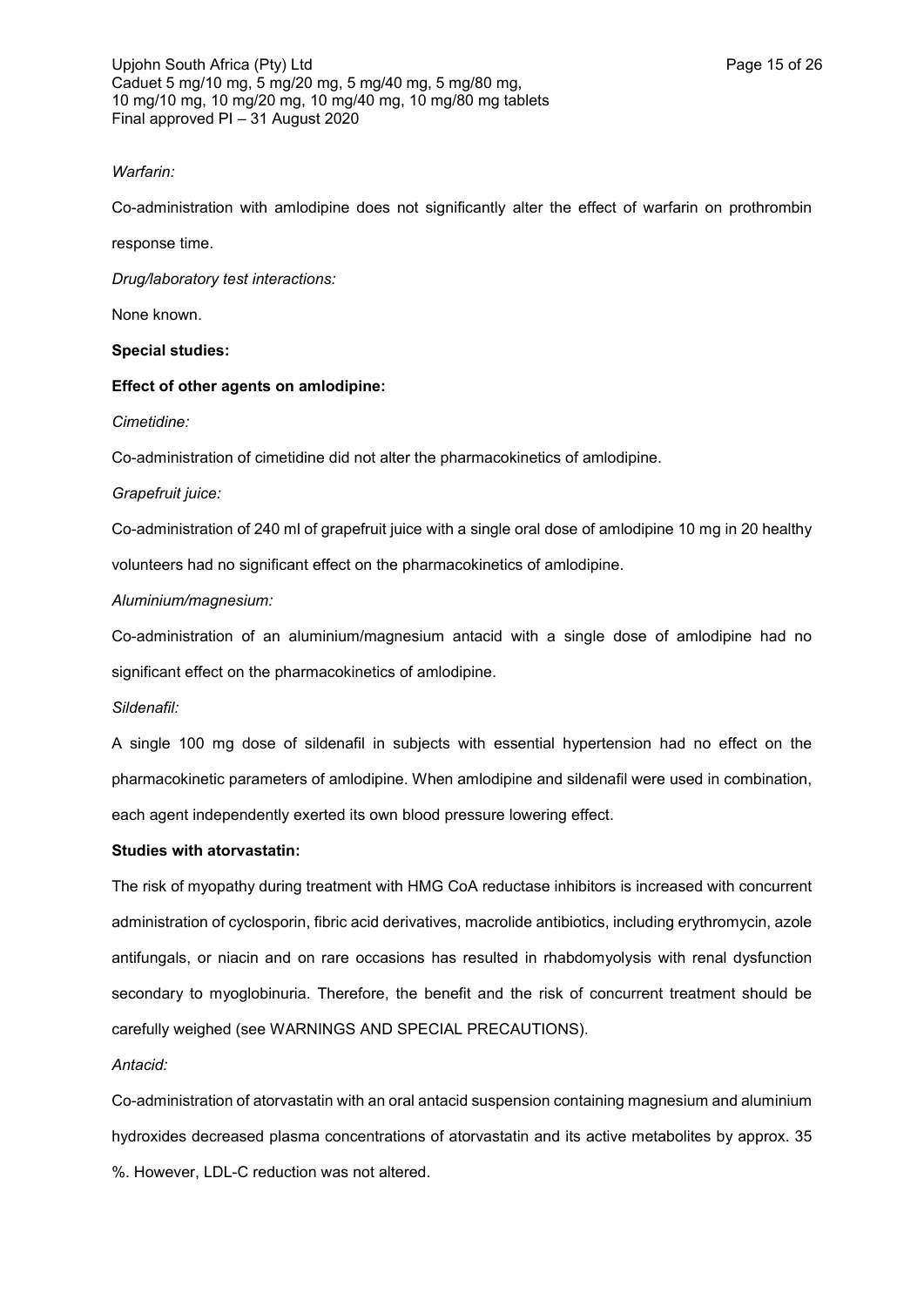### *Antipyrine:*

Because atorvastatin does not affect the pharmacokinetics of antipyrine, interactions with other drugs metabolized via the same cytochrome isozymes are not expected.

### *Colestipol:*

Plasma concentrations of atorvastatin and its active metabolites were lower (by approx. 25 %) when colestipol was co-administered with atorvastatin. However, lipid effects were greater when atorvastatin and colestipol were co-administered than when either drug was given alone.

### *Digoxin:*

When multiple doses of digoxin and 10 mg atorvastatin were co-administered, steady state plasma digoxin concentrations were unaffected. However, digoxin concentrations increased approximately 20 % following administration of digoxin with 80 mg atorvastatin daily. This interaction may be explained by an inhibition of the membrane transport protein, P-glycoprotein. Patients taking digoxin should be monitored appropriately.

## *Erythromycin, clarithromycin:*

Co-administration of atorvastatin 10 mg OD and erythromycin (500 mg QID), or atorvastatin 10 mg OD and clarithromycin (500 mg BID), known inhibitors of cytochrome P450 3A4, were associated with higher plasma concentrations of atorvastatin. Clarithromycin increased the C<sub>max</sub> and AUC of atorvastatin by 56 % and 80 % respectively.

*Azithromycin:*

Co-administration of atorvastatin (10 mg once daily) and azithromycin (500 mg once daily) did not alter the plasma concentrations of atorvastatin.

#### *Itraconazole:*

Concomitant administration of atorvastatin 40 mg and itraconazole 200 mg daily resulted in a 3-fold increase in atorvastatin AUC.

### *Oral contraceptives:*

Co-administration with an oral contraceptive containing norethindrone and ethinyl estradiol increased AUC values for norethindrone and ethinyl estradiol by approximately 30 % and 20 %. These increases should be considered when selecting an oral contraceptive for a woman taking atorvastatin. *Warfarin:*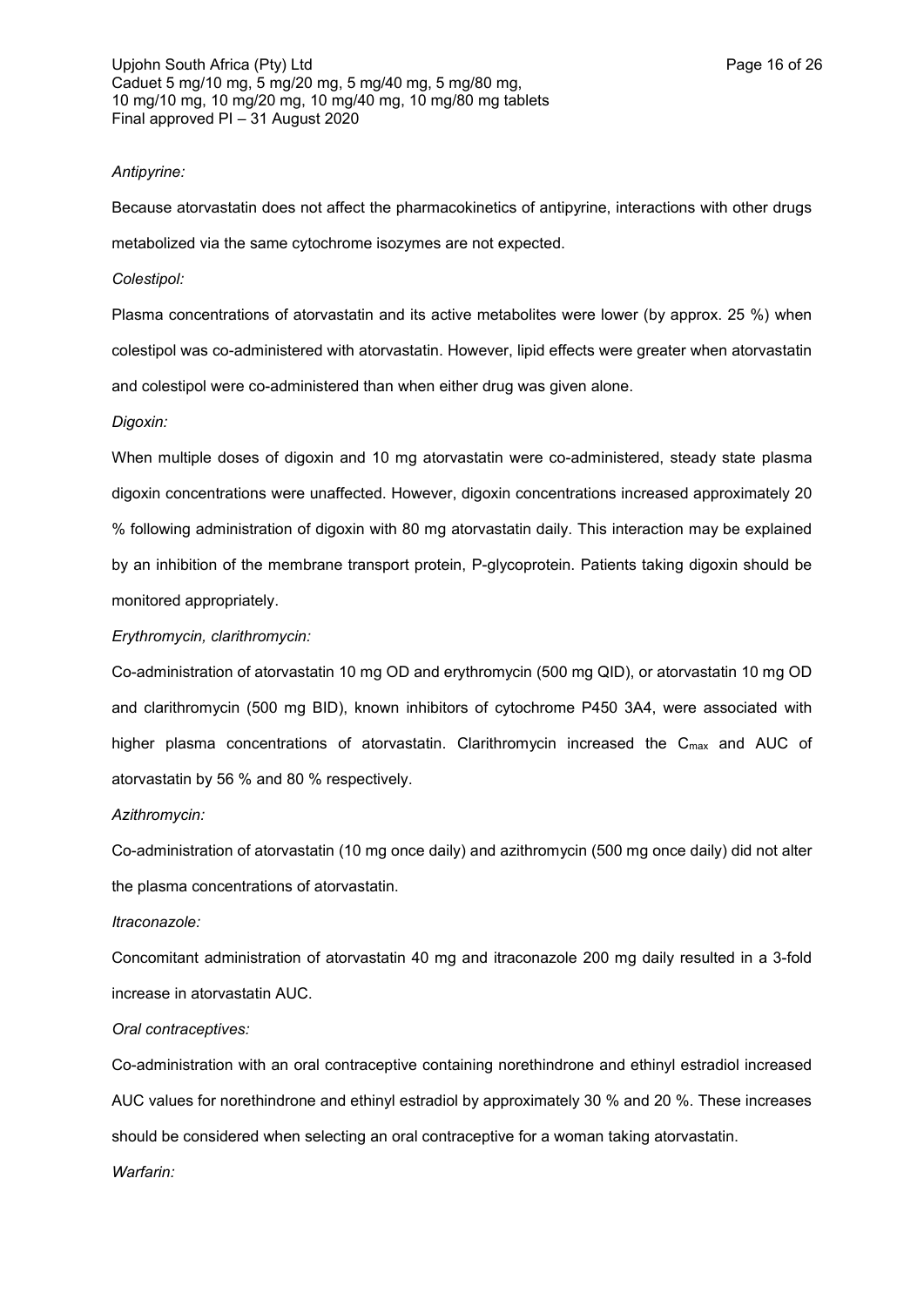Upjohn South Africa (Pty) Ltd **Page 17** of 26 Caduet 5 mg/10 mg, 5 mg/20 mg, 5 mg/40 mg, 5 mg/80 mg, 10 mg/10 mg, 10 mg/20 mg, 10 mg/40 mg, 10 mg/80 mg tablets Final approved PI – 31 August 2020

Co-administration of atorvastatin and warfarin caused a small decrease in prothrombin time during the first days of dosing which returned to normal within 15 days of atorvastatin treatment. Nevertheless, patients receiving warfarin should be closely monitored when atorvastatin is added to their therapy. *Cimetidine:*

An interaction study with cimetidine and atorvastatin was conducted, and no clinically significant interaction was seen.

#### *Protease inhibitors:*

Co-administration of atorvastatin and protease inhibitors, known inhibitors of cytochrome P450 3A4, was associated with increased plasma concentrations of atorvastatin.

## *Inducers of cytochrome P450 3A4:*

The effect of inducers of cytochrome P450 3A4 (e.g. rifampicin or phenytoin) on atorvastatin is unknown. The possible interaction with other substrates of this isozyme is unknown but should be considered for other drugs with a narrow therapeutic index, for example, antiarrhythmic agents Class III including amiodarone.

#### *Inhibitors of cytochrome P450 3A4:*

Atorvastatin is metabolised by cytochrome P450 3A4. Interaction may occur when atorvastatin is administered with inhibitors of cytochrome P450 3A4 (e.g. cyclosporin, macrolide antibiotics including erythromycin and clarithromycin, nefazodone, azole antifungals including itraconazole and HIV protease inhibitors). Concomitant administration can lead to increased plasma concentrations of atorvastatin. Therefore, special caution should be exercised when atorvastatin is used in combination with such medicinal agents (see also WARNINGS AND SPECIAL PRECAUTIONS).

#### *Inhibitors of P-glycoprotein:*

Atorvastatin and atorvastatin-metabolites are substrates of P-glycoprotein. Inhibitors of the Pglycoprotein (e.g. cyclosporin) can increase the bioavailability of atorvastatin.

#### *Phenazone:*

Co-administration of multiple doses of atorvastatin and phenazone showed little or no detectable effect in the clearance of phenazone.

#### *Gemfibrozil/fibric acid derivatives:*

The risk of atorvastatin-induced myopathy may be increased with the concomitant use of fibric acid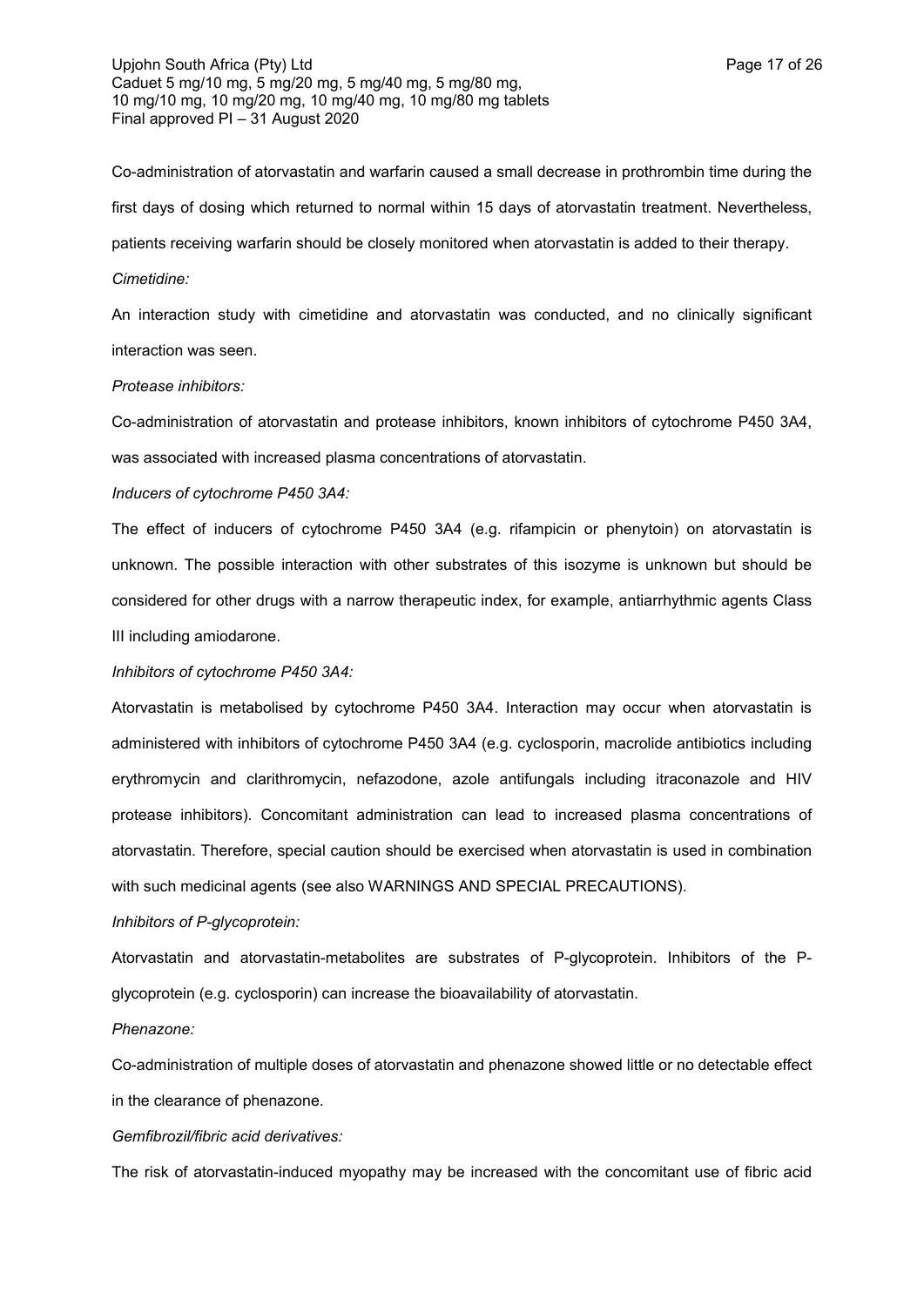Upjohn South Africa (Pty) Ltd **Page 18 of 26** Page 18 of 26 Caduet 5 mg/10 mg, 5 mg/20 mg, 5 mg/40 mg, 5 mg/80 mg, 10 mg/10 mg, 10 mg/20 mg, 10 mg/40 mg, 10 mg/80 mg tablets Final approved PI – 31 August 2020

derivatives. According to results of *in vitro* studies the metabolic pathway of atorvastatin via glucuronidation is inhibited by gemfibrozil. This may possibly lead to increased plasma levels of atorvastatin (see also WARNINGS AND SPECIAL PRECAUTIONS).

### *Other concomitant therapy:*

In clinical studies, atorvastatin was used concomitantly with antihypertensive agents and oestrogen replacement therapy without evidence of clinically significant adverse interactions. Interaction studies with specific agents have not been conducted.

### **PREGNANCY AND LACTATION:**

CADUET is contraindicated in pregnancy and while breastfeeding. CADUET should only be used in women of childbearing potential who are using appropriate contraceptive measures.

### **DOSAGE AND DIRECTIONS FOR USE:**

CADUET is a combination product targeting concomitant cardiovascular conditions, hypertension/angina and dyslipidaemia.

The dosage range for CADUET is 5 mg/10 mg to a maximum dose of 10 mg/80 mg once daily. The starting dose and maintenance dose should be individualized on the basis of both effectiveness and tolerance for each individual component in the treatment of hypertension/angina and dyslipidaemia. Current treatment guidelines should be consulted to establish treatment goals for patients based on their baseline values. Doses may be taken at any time of day with or without food.

As a component of multiple-risk factor intervention, CADUET should be used in addition to nonpharmacological measures, including an appropriate diet, exercise and weight reduction in obese patients, smoking cessation, and to treat underlying medical problems, when the response to these measures have been inadequate.

Following initiation and/or CADUET, lipid levels should be analysed, and blood pressure measured within 2 – 4 weeks, and dosage of the amlodipine and atorvastatin components should be adjusted accordingly. Titration for blood pressure response may proceed more rapidly if clinically warranted.

#### **Initial therapy:**

CADUET may be used to initiate treatment in patients with hyperlipidaemia and either hypertension or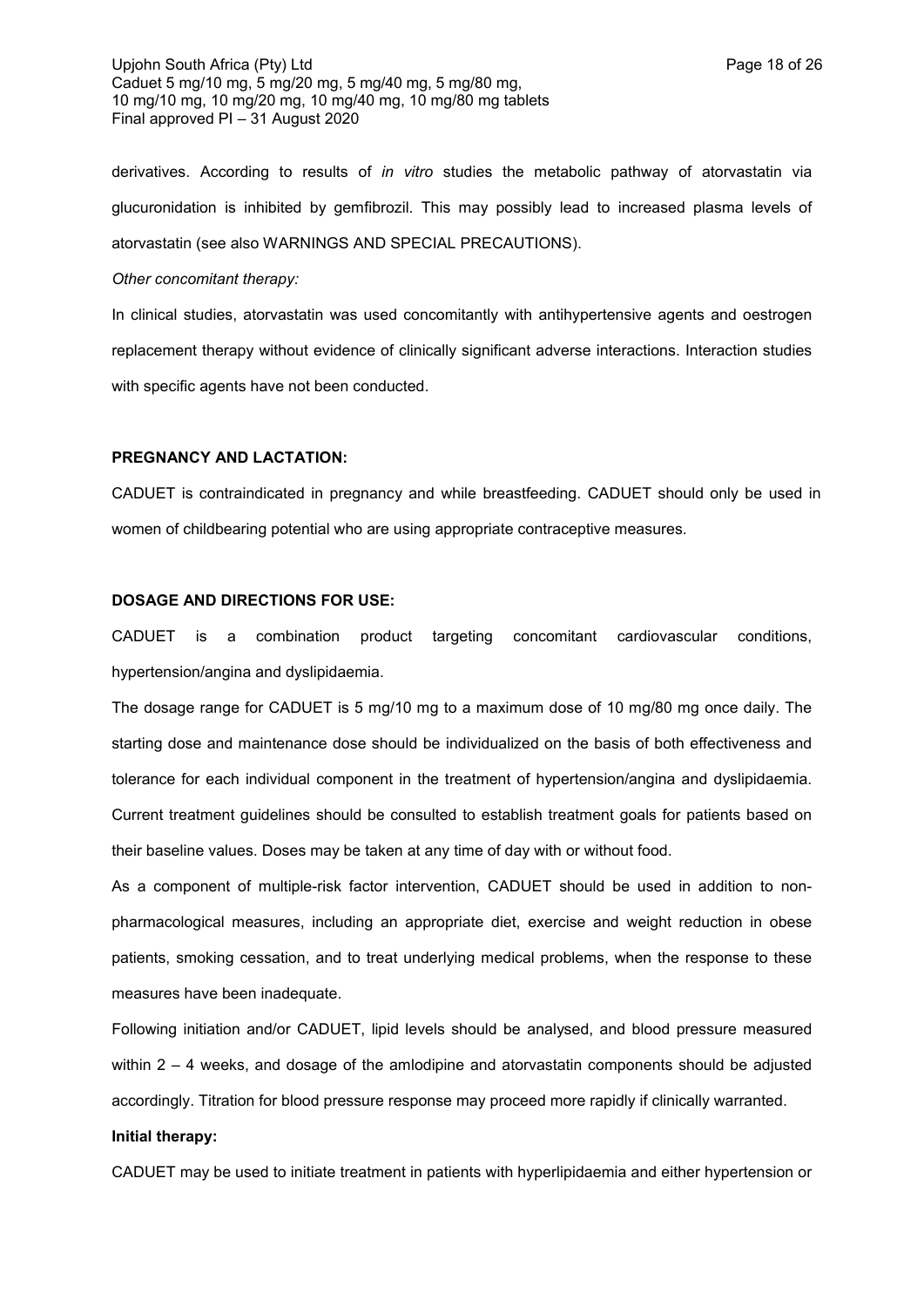angina. The recommended starting dose of CADUET should be based on the appropriate combination of recommendations for the amlodipine and atorvastatin components considered separately. The maximum dose of the amlodipine component of CADUET is 10 mg once daily. The maximum dose of the atorvastatin component of CADUET is 80 mg once daily.

## **Substitution therapy:**

CADUET may be substituted for its individually titrated components. Patients may be given the equivalent dose of CADUET or a dose of CADUET with increased amounts of amlodipine, atorvastatin or both for additional antianginal effects, blood pressure lowering, or lipid lowering effect. CADUET may be used to provide additional therapy for patients already on one of its components. As initial therapy for one indication and continuation of treatment of the other, the recommended starting dose of amlodipine/atorvastatin should be selected based on continuation of the component being used previously and on the recommended starting dose for the component being added.

## **Concomitant medication:**

The amlodipine component of CADUET has been safely co-administered with thiazide diuretics, ACE inhibitors, alpha-blockers, beta-blockers, long-acting nitrates, and or/sublingual nitroglycerine. CADUET has also been safely administered with the above medicines.

The atorvastatin component of CADUET may be used in combination with a bile acid binding resin for additive effect on lipid lowering. The combination of HMG-CoA reductase inhibitors and fibrates should generally be avoided (see WARNINGS AND SPECIAL PRECAUTIONS, and INTERACTIONS).

## **Special populations and special considerations for dosing:**

*Primary hypercholesterolaemia and combined (mixed) hyperlipidaemia (atorvastatin studies):*

The majority of patients are controlled with 10 mg atorvastatin once a day. A therapeutic response is evident within two weeks, and the maximum response is usually achieved within four weeks. The response is maintained during chronic therapy.

## *Homozygous familial hypercholesterolaemia (atorvastatin studies):*

In a compassionate-use study of patients with homozygous familial hypercholesterolaemia, most patients responded to 80 mg of atorvastatin with a greater than 15 % reduction in LDL-C (18 % **–** 45 %).

*Use in patients with impaired renal function:*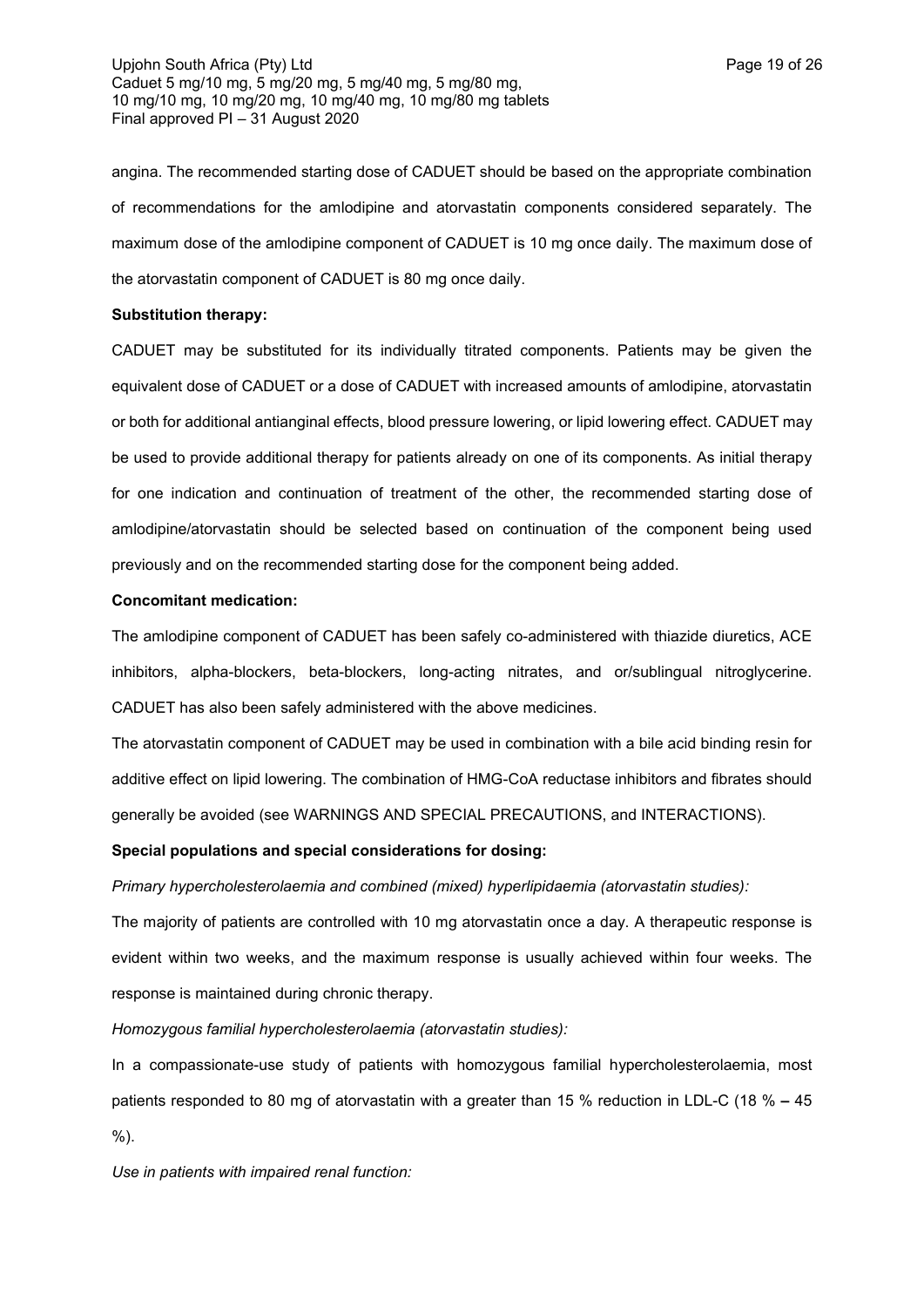Upjohn South Africa (Pty) Ltd **Page 20 of 26** Caduet 5 mg/10 mg, 5 mg/20 mg, 5 mg/40 mg, 5 mg/80 mg, 10 mg/10 mg, 10 mg/20 mg, 10 mg/40 mg, 10 mg/80 mg tablets Final approved PI – 31 August 2020

No dose adjustment is required in patients with impaired renal function.

*Use in patients with impaired hepatic function:*

CADUET should not be used in patients with hepatic impairment (see CONTRAINDICATIONS).

*Use in children:*

Safety and effectiveness of CADUET has not been established in children.

*Use in the elderly:*

CADUET is well-tolerated at similar doses in elderly or younger patients. Therefore, normal dosage regimens are recommended.

### **SIDE EFFECTS:**

CADUET has been evaluated for safety in 1 092 patients in double-blind placebo-controlled studies treated for concomitant hypertension and dyslipidaemia. In clinical trials with CADUET, no adverse events peculiar to this combination have been observed. Adverse events have been limited to those that were reported previously with amlodipine and/or atorvastatin (please see respective adverse event tables below).

In general, treatment with CADUET was well tolerated. For the most part, adverse events have been mild or moderate in severity. In controlled clinical trials, discontinuation of therapy due to clinical adverse events or laboratory abnormalities was only required in 5,1 % of patients treated with both amlodipine and atorvastatin compared to 4,0 % of patients given placebo.

The following adverse events, listed according to the MedDRA system organ class and frequencies, are for amlodipine and atorvastatin individually. These adverse events may also be associated with the underlying disease and concomitant medications.

Frequency key: Very common:  $\geq 1/10$ , Common:  $\geq 1/100$  and  $\lt 1/10$ , Uncommon:  $\geq 1/1$  000 and  $\lt$ 1/100, Rare:  $\geq$  1/10 000 and  $<$  1/1 000, Very rare:  $<$  1/10 000.

### **Amlodipine experience:**

| MedDRA System Organ Class   Frequency |           | <b>Undesirable effects</b>    |
|---------------------------------------|-----------|-------------------------------|
| Blood and the lymphatic system        | Verv rare | Leucopenia, thrombocytopaenia |
| disorders                             |           |                               |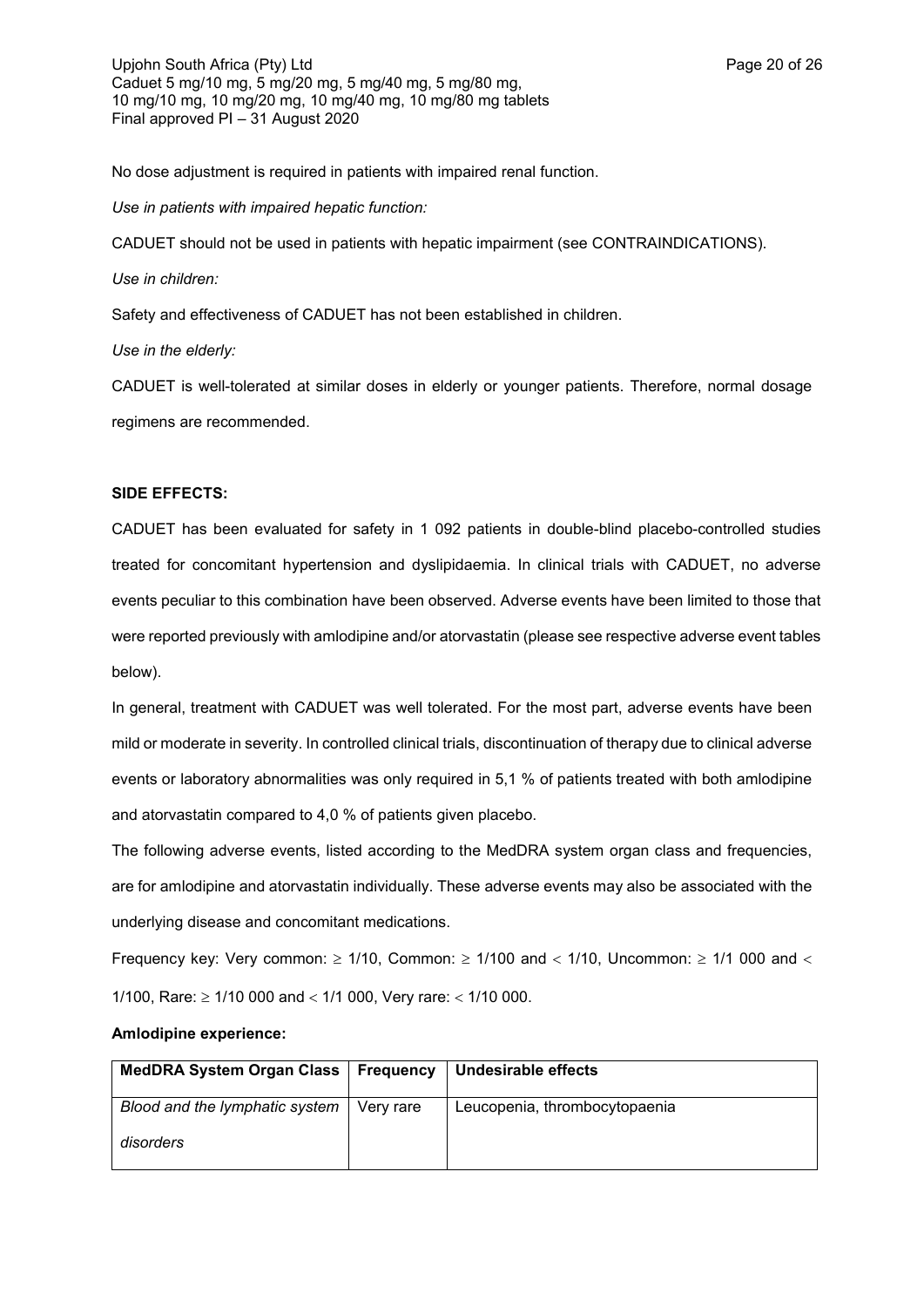| Immune system disorders      | Very rare | Allergic reaction                                 |
|------------------------------|-----------|---------------------------------------------------|
| Metabolism and nutrition     | Very rare | Hyperglycaemia                                    |
| disorders                    |           |                                                   |
| Psychiatric disorders        | Uncommon  | Insomnia, mood changes                            |
| Nervous system disorders     | Common    | Somnolence, dizziness, headache                   |
|                              | Uncommon  | Tremor, taste perversion, syncope, hypoaesthesia, |
|                              |           | paraesthesia                                      |
|                              | Very rare | Hypertonia, peripheral neuropathy                 |
| Eye disorders                | Uncommon  | Visual disturbances                               |
| Ear and labyrinth disorders  | Uncommon  | Tinnitus                                          |
| Cardiac disorders            | Common    | Palpitations                                      |
|                              | Very rare | Myocardial infarction, arrhythmia (including      |
|                              |           | bradycardia, ventricular tachycardia and atrial   |
|                              |           | fibrillation)                                     |
|                              |           |                                                   |
| Vascular disorders           | Common    | Flushing                                          |
|                              | Uncommon  | Hypotension                                       |
|                              | Very rare | Vasculitis                                        |
| Respiratory, thoracic and    | Uncommon  | Dyspnoea, rhinitis                                |
| mediastinal disorders        | Very rare | Coughing                                          |
| Gastrointestinal disorders   | Common    | Abdominal pain, nausea                            |
|                              | Uncommon  | Vomiting, dyspepsia, altered bowel habits, dry    |
|                              |           | mouth                                             |
|                              | Very rare | Pancreatitis, gastritis, gingival hyperplasia     |
| Hepatobiliary disorders      | Very rare | Hepatitis, jaundice and hepatic enzyme elevations |
|                              |           | (mostly consistent with cholestasis)              |
| Skin and subcutaneous tissue | Uncommon  | Alopecia, purpura, skin discoloration, increased  |
| disorders                    |           | sweating, pruritus, rash                          |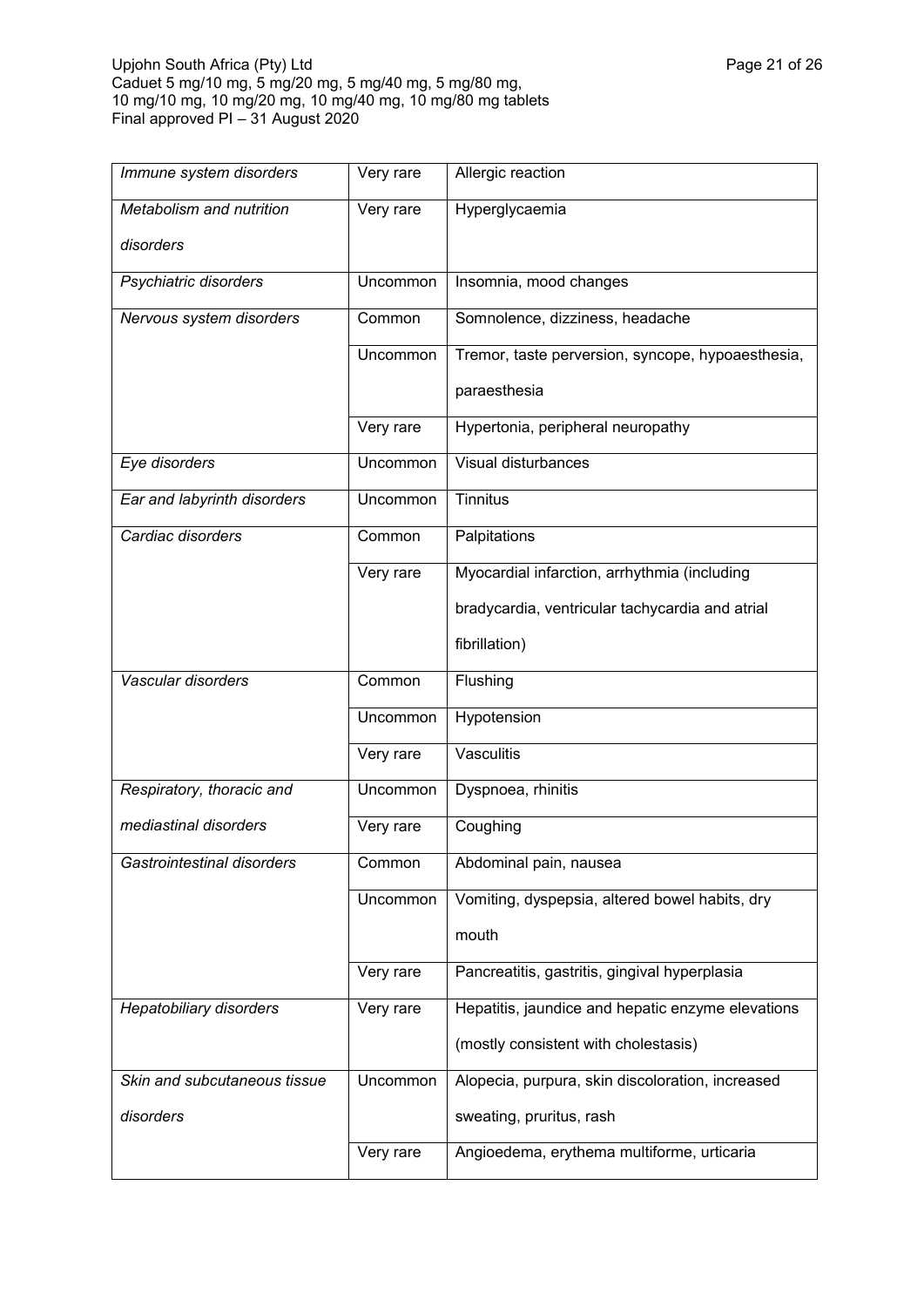| Musculoskeletal and connective | Uncommon | Arthralgia, myalgia, muscle cramps, back pain     |
|--------------------------------|----------|---------------------------------------------------|
| tissue disorders               |          |                                                   |
| Renal and urinary disorders    | Uncommon | Micturition disorder, nocturia, increased urinary |
|                                |          | frequency                                         |
| Reproductive system and        | Uncommon | Impotence, gynaecomastia                          |
| breast disorders               |          |                                                   |
| General disorders and          | Common   | Oedema, fatigue                                   |
| administration site conditions | Uncommon | Chest pain, asthenia, pain, malaise               |
| Investigations                 | Uncommon | Weight increase, weight decrease                  |

# **Atorvastatin experience:**

| <b>MedDRA System Organ Class</b> | Frequency | <b>Undesirable effects</b>                       |
|----------------------------------|-----------|--------------------------------------------------|
| Blood and the lymphatic system   | Uncommon  | Thrombocytopaenia                                |
| disorders                        |           |                                                  |
| Immune system disorders          | Common    | Allergic reaction                                |
| Metabolism and nutrition         | Uncommon  | Hypoglycaemia, hyperglycaemia, anorexia, weight  |
| disorders                        |           | gain                                             |
| Psychiatric disorders            | Common    | Insomnia                                         |
| Nervous system disorders         | Common    | Hypoaesthesia, paraesthesia, dizziness, headache |
|                                  | Uncommon  | Peripheral neuropathy, amnesia                   |
| Ear and labyrinth disorders      | Uncommon  | Tinnitus                                         |
| Gastrointestinal disorders       | Common    | Nausea, diarrhoea, abdominal pain, dyspepsia,    |
|                                  |           | constipation, flatulence                         |
|                                  | Uncommon  | Vomiting                                         |
|                                  | Rare      | Pancreatitis                                     |
| <b>Hepatobiliary disorders</b>   | Rare      | Hepatitis, cholestatic jaundice                  |
| Skin and subcutaneous tissue     | Common    | Pruritus, rash                                   |
| disorders                        | Uncommon  | Alopecia, urticaria                              |
|                                  | Rare      | <b>Bullous rashes</b>                            |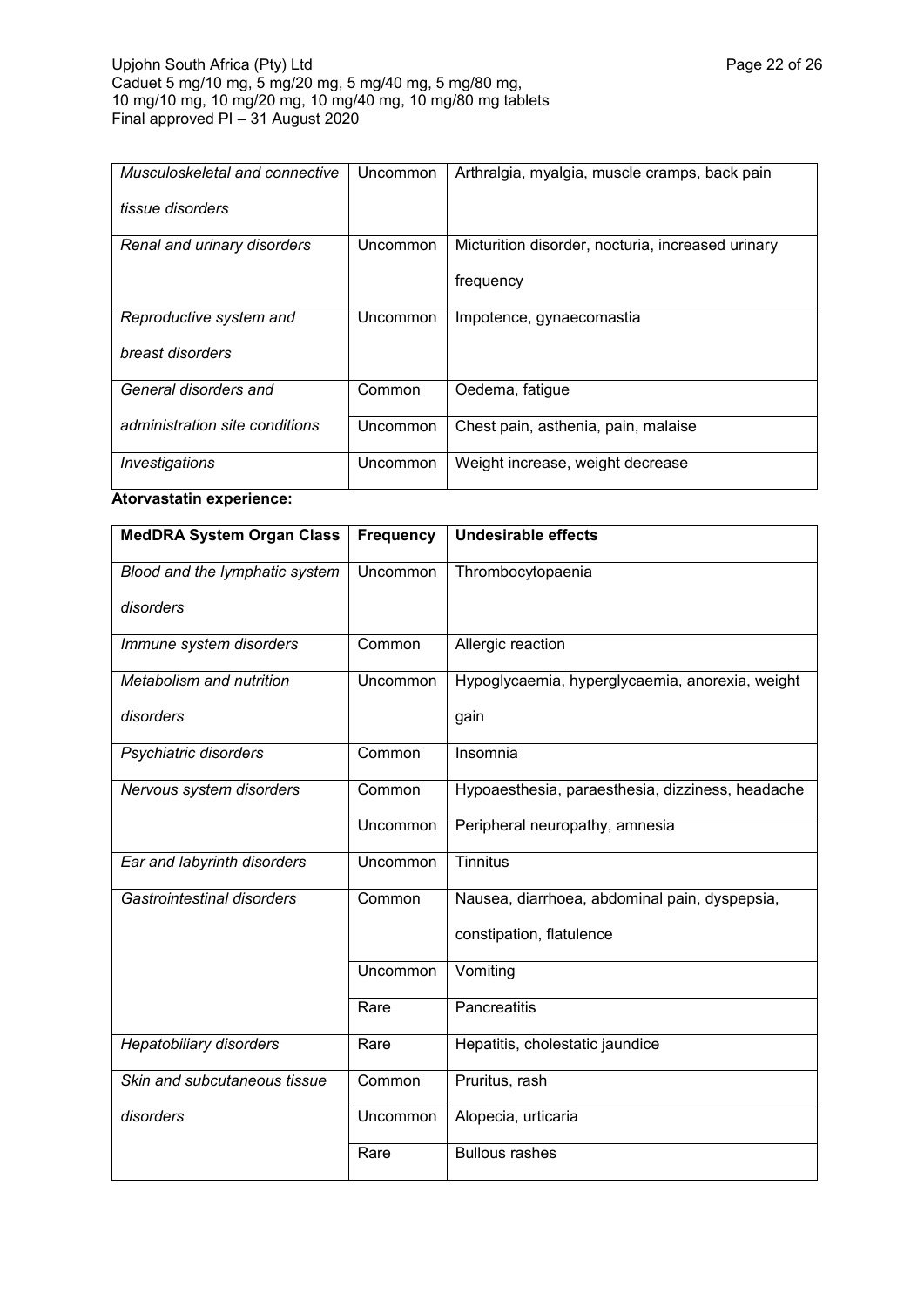|                                | Very rare | Stevens-Johnson syndrome, toxic epidermal<br>necrolysis, erythema multiforme |
|--------------------------------|-----------|------------------------------------------------------------------------------|
| Musculoskeletal and connective | Common    | Myalgia, arthralgia, back pain                                               |
| tissue disorders               | Rare      | Myositis, muscle cramps                                                      |
|                                | Very rare | Rhabdomyolysis, myopathy                                                     |
| Reproductive system and        | Uncommon  | Impotence                                                                    |
| breast disorders               |           |                                                                              |
| General disorders and          | Common    | Asthenia, chest pain                                                         |
| administration site conditions | Uncommon  | Malaise                                                                      |
|                                | Rare      | Peripheral oedema                                                            |

## **KNOWN SYMPTOMS OF OVERDOSAGE AND PARTICULARS OF ITS TREATMENT:**

There is no information on overdosage with CADUET in humans.

For amlodipine, experience with intentional overdose in humans is limited. Available data suggest that gross overdosage could result in excessive peripheral vasodilatation and possibly reflex tachycardia. Marked and probably prolonged systemic hypotension up to and including shock with fatal outcome have been reported. Gastric lavage may be worthwhile in some cases. Clinically significant hypotension due to amlodipine overdosage calls for active cardiovascular support including frequent monitoring of cardiac and respiratory function, elevation of extremities, and attention to circulating fluid volume and urine output.

A vasoconstrictor may be helpful in restoring vascular tone and blood pressure, provided that there is no contraindication to its use. Intravenous calcium gluconate may be beneficial in reversing the effects of calcium channel blockade.

Since amlodipine is highly protein-bound, dialysis is not likely to be of benefit.

Specific treatment is not available for atorvastatin overdosage. Should an overdose occur, the patient should be treated symptomatically, and supportive measures instituted, as required. Liver function tests and serum CPK levels should be monitored. Due to extensive drug binding to plasma proteins, haemodialysis is not expected to significantly enhance atorvastatin clearance.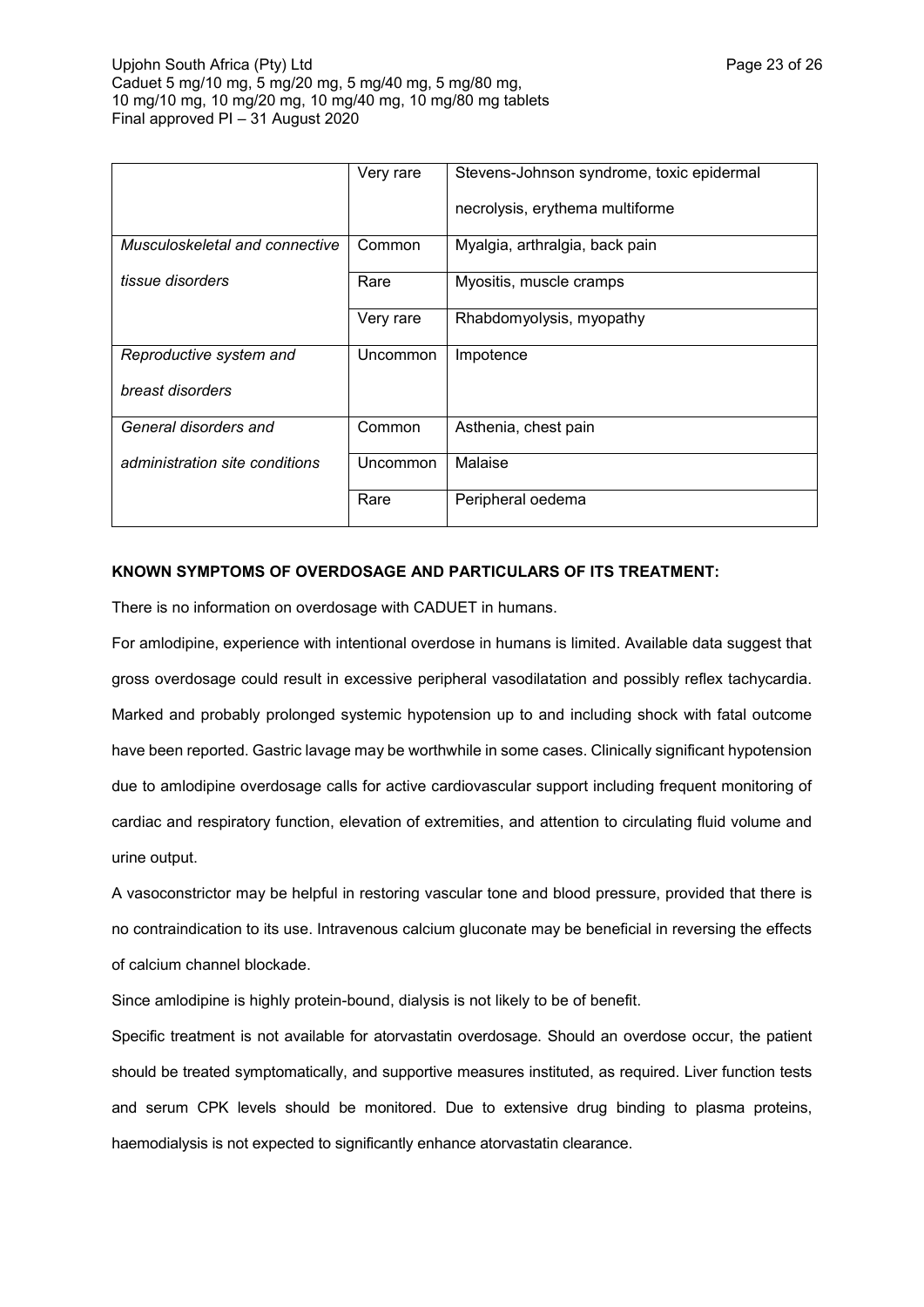## **IDENTIFICATION:**

CADUET 5 mg/10 mg: White, oval shaped film-coated tablet, marked "Pfizer" on one side and

"CDT 051" on the other side.

CADUET 5 mg/20 mg: White oval shaped film-coated tablet, marked "Pfizer" on one side and

"CDT 052" on the other side.

CADUET 5 mg/40 mg: White oval shaped film-coated tablet, marked "Pfizer" on one side and

"CDT 054" on the other side.

CADUET 5 mg/80 mg: White oval shaped film-coated tablet, marked "Pfizer" on one side and

"CDT 058" on the other side.

CADUET 10 mg/10 mg: Blue oval shaped film-coated tablet, marked "Pfizer" on one side and

"CDT 101" on the other side.

CADUET 10 mg/20 mg: Blue oval shaped film-coated tablet, marked "Pfizer" on one side and

"CDT 102" on the other side.

CADUET 10 mg/40 mg: Blue oval shaped film-coated tablet, marked "Pfizer" on one side and

"CDT 104" on the other side.

CADUET 10 mg/80 mg: Blue oval shaped film-coated tablet, marked "Pfizer" on one side and "CDT 108" on the other side.

## **PRESENTATION:**

CADUET tablets are available in clear aluminium/PVC blister packs containing 30 film-coated tablets.

### **STORAGE INSTRUCTIONS:**

Store at room temperature, at or below 25 °C. Protect from light.

STORE ALL MEDICINES OUT OF THE REACH OF CHILDREN.

## **REGISTRATION NUMBERS:**

CADUET 5 mg/10 mg: A39/7.0/0326 CADUET 5 mg/20 mg: A39/7.0/0327 CADUET 5 mg/40 mg: A39/7.0/0328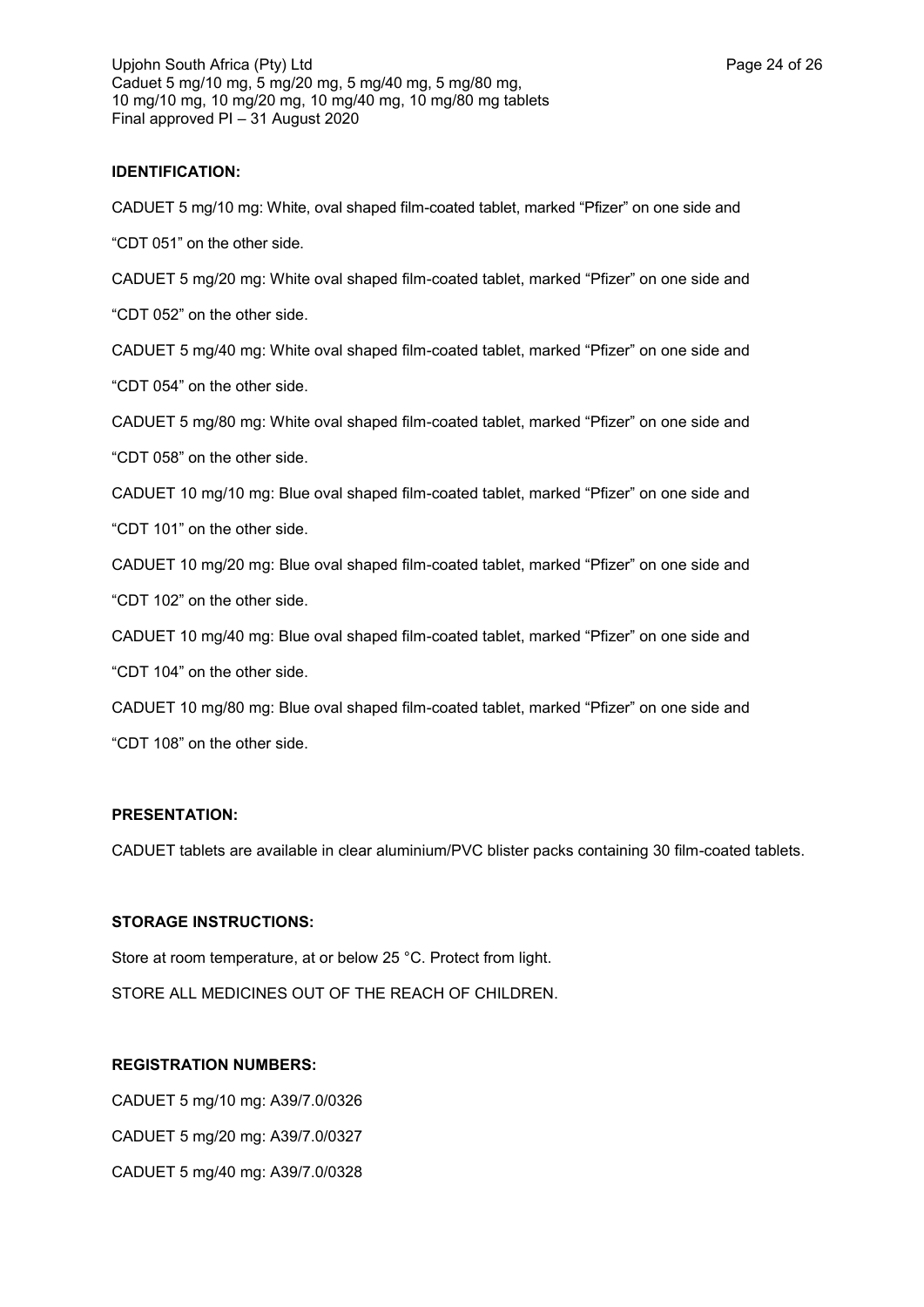CADUET 5 mg/80 mg: A39/7.0/0329 CADUET 10 mg/10 mg: A39/7.0/0330 CADUET 10 mg/20 mg: A39/7.0/0331 CADUET 10 mg/40 mg: A39/7.0/0332 CADUET 10 mg/80 mg: A39/7.0/0333

# **NAME AND BUSINESS ADDRESS OF THE HOLDER OF THE CERTIFICATE OF REGISTRATION:**

Upjohn South Africa (Pty) Ltd

85 Bute Lane

Sandton, 2196

South Africa

# **DATE OF PUBLICATION OF THE PACKAGE INSERT:**

17 February 2006

## **BOTSWANA: S2**

CADUET 5 mg/10 mg – Reg. No.: BOT0801488

CADUET 5 mg/20 mg – Reg. No.: BOT1202067

CADUET 5 mg/40 mg – Reg. No.: BOT1202068

CADUET 10 mg/10 mg – Reg. No.: BOT0801489

CADUET 10 mg/20 mg – Reg. No.: BOT1202069

CADUET 10 mg/40 mg – Reg. No.: BOT1202070

# **NAMIBIA: NS2**

CADUET 5 mg/10 mg – Reg. No.: 06/7.0/0256

CADUET 5 mg/20 mg – Reg. No.: 06/7.0/0257

CADUET 5 mg/40 mg – Reg. No.: 08/7.0/0091

CADUET 5 mg/80 mg – Reg. No.: 08/7.0/0092

CADUET 10 mg/10 mg – Reg. No.: 06/7.0/0258